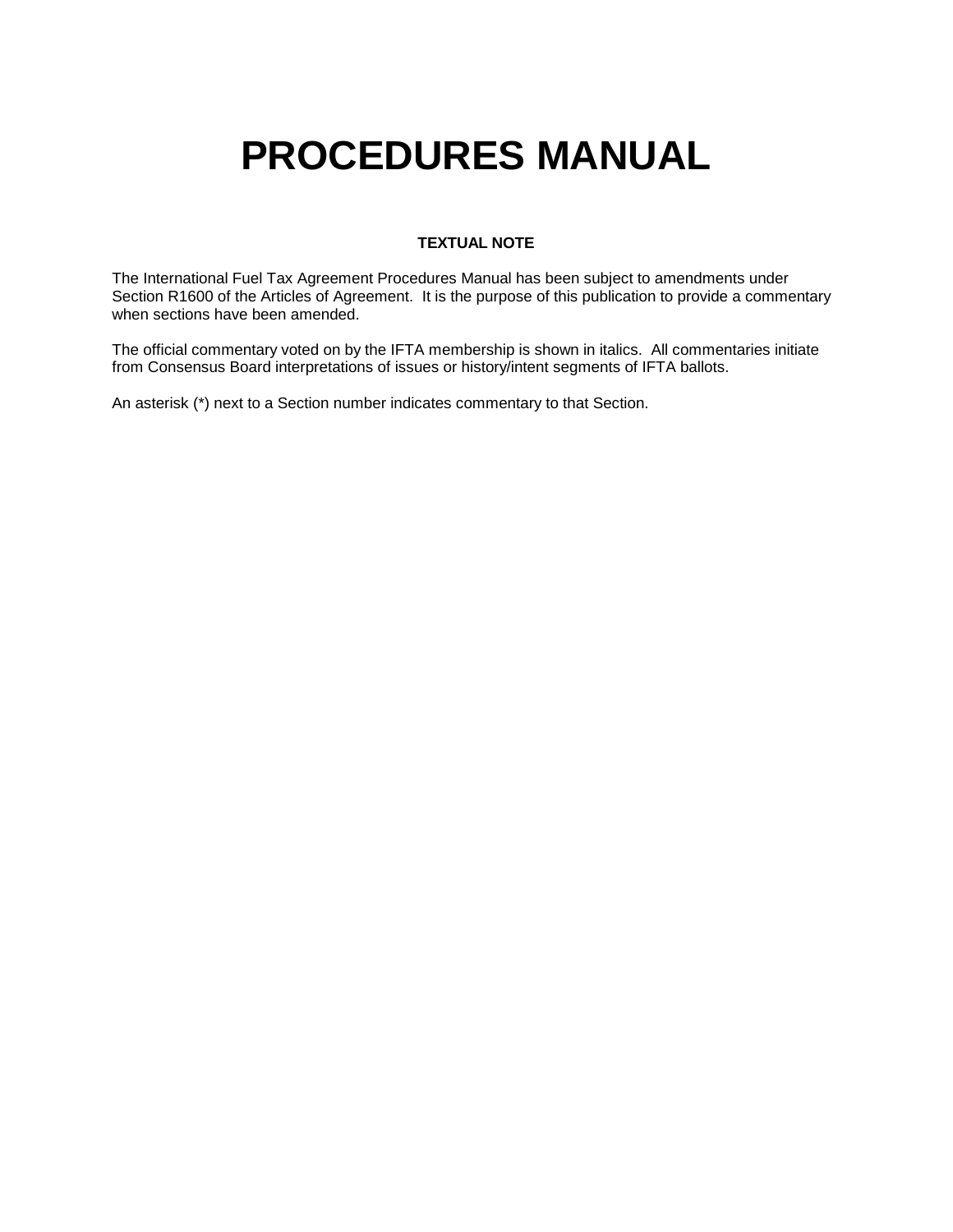| <b>TABLE OF CONTENTS</b> |                                                | Page Number     |
|--------------------------|------------------------------------------------|-----------------|
|                          |                                                |                 |
| P100                     | <b>License Application Content</b>             | 4               |
|                          | Commentary To P100                             | $\overline{5}$  |
|                          |                                                |                 |
| P200                     | <b>Account Identification</b>                  | 6               |
| P210                     | <b>Federal Employer Identification Numbers</b> | $\overline{6}$  |
| P220                     | <b>Social Security Numbers</b>                 | $\overline{6}$  |
| P230                     | Canadian Identification Numbers                | $\overline{6}$  |
| P240                     | <b>Base Jurisdiction Assigned Numbers</b>      | 6               |
|                          | Commentary To P200                             | $\overline{7}$  |
| P300                     | License And Decal Design                       | 8               |
| P310                     | License                                        | $\overline{8}$  |
| P320                     | Decals                                         | $\overline{8}$  |
|                          | Commentary To P300                             | $\overline{9}$  |
|                          |                                                |                 |
| P400                     | Posting Bonds                                  | 10              |
| P410                     | Amount Of Bond                                 | 10              |
| P420                     | <b>Surety Bond</b>                             | 10              |
| P430                     | <b>Substitutes For Surety Bond</b>             | 10              |
|                          | Commentary To P400                             | 11              |
|                          |                                                |                 |
| P500                     | Recordkeeping                                  | 12              |
| P510                     | <b>Preservation Of Records</b>                 | 12              |
| P520                     | <b>Availability Of Records</b>                 | 12              |
| P530                     | Non-Compliance                                 | 12              |
| P540                     | <b>Distance Records</b>                        | 13              |
| P550                     | Fuel Records                                   | 13              |
| P560                     | <b>Tax Paid Retail Purchases</b>               | $\overline{15}$ |
| P570                     | <b>Tax Paid Bulk Fuel Purchases</b>            | 15              |
|                          | Commentary To P500                             | 16              |
|                          |                                                |                 |
| P600                     | Section Removed                                | 18              |
|                          |                                                |                 |
| P700                     | <b>Standard Tax Returns</b>                    | 19              |
| P710                     | <b>General Guidelines</b>                      | 19              |
| P720                     | <b>Required Information</b>                    | 19              |
| P730                     | <b>Conversion Rates And Measurements</b>       | 20              |
|                          | Commentary To P700                             | 21              |
|                          |                                                |                 |
| P800                     | <b>Tax Return Processing</b>                   | 23              |
| P900                     | <b>Base Jurisdiction Recordkeeping</b>         | 24              |
| P910                     | Licensee Records                               | 24              |
| P920                     | <b>Preservation Of Records</b>                 | 24              |
|                          | Commentary To P900                             | 25              |
|                          |                                                |                 |
| P1000                    | <b>Base Jurisdiction Accounting</b>            | 26              |
| P1010                    | <b>Uniform Numbering System</b>                | 26              |
| P1020                    | <b>Exchange Rate</b>                           | 26              |
| P1030                    | U.S. And Canadian Funds Transfers              | 26              |
| P1040                    | <b>Monthly Transmittals</b>                    | 27              |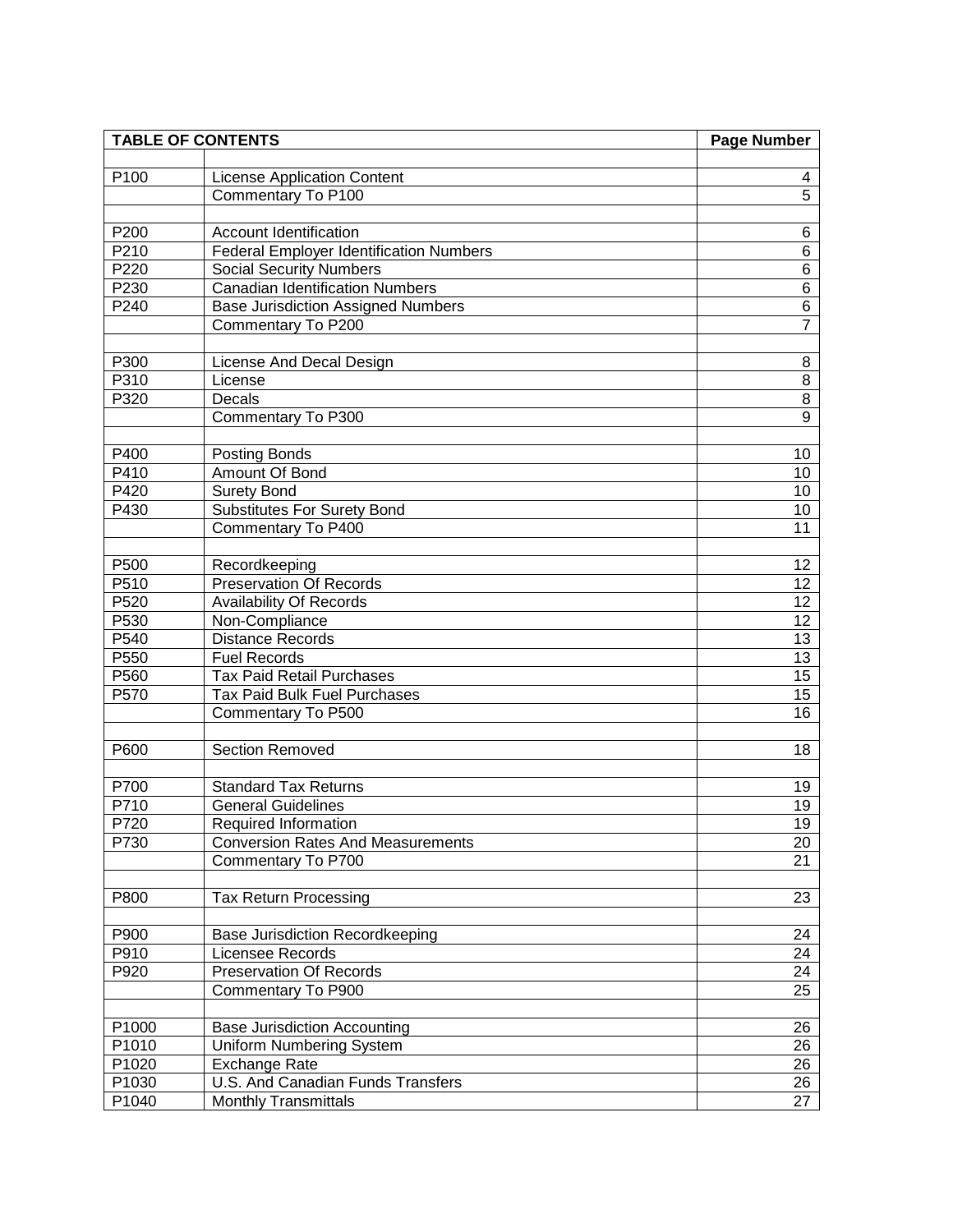| P1050             | <b>Numbering Of Monthly Transmittals</b>  | 27 |
|-------------------|-------------------------------------------|----|
| P <sub>1060</sub> | <b>Allocation Of Tax</b>                  | 28 |
| P1070             | <b>Credit For Tax-Paid Purchases</b>      | 29 |
|                   | Commentary To P1000                       | 30 |
|                   |                                           |    |
| P1100             | <b>Base Jurisdiction Reporting</b>        | 33 |
| P1110             | <b>Annual Reporting</b>                   | 33 |
| P1120             | <b>Tax Rate Reporting</b>                 | 34 |
| P1130             | Reporting Of Other Information            | 34 |
|                   | Commentary To P1100                       | 35 |
|                   |                                           |    |
| P1200             | <b>Program Compliance Reviews</b>         | 36 |
| P1210             | <b>Review Requirement</b>                 | 36 |
| P1220             | Program Compliance Review Guide           | 36 |
| P1230             | <b>Required Participation</b>             | 36 |
|                   | Commentary To P1200                       | 37 |
|                   |                                           |    |
| P <sub>1300</sub> | Units Of Measurement                      | 38 |
| P <sub>1310</sub> | U.S./Metric Measurements                  | 38 |
| P1320             | <b>Measures For Liquified Natural Gas</b> | 38 |
|                   | Commentary To P1300                       | 39 |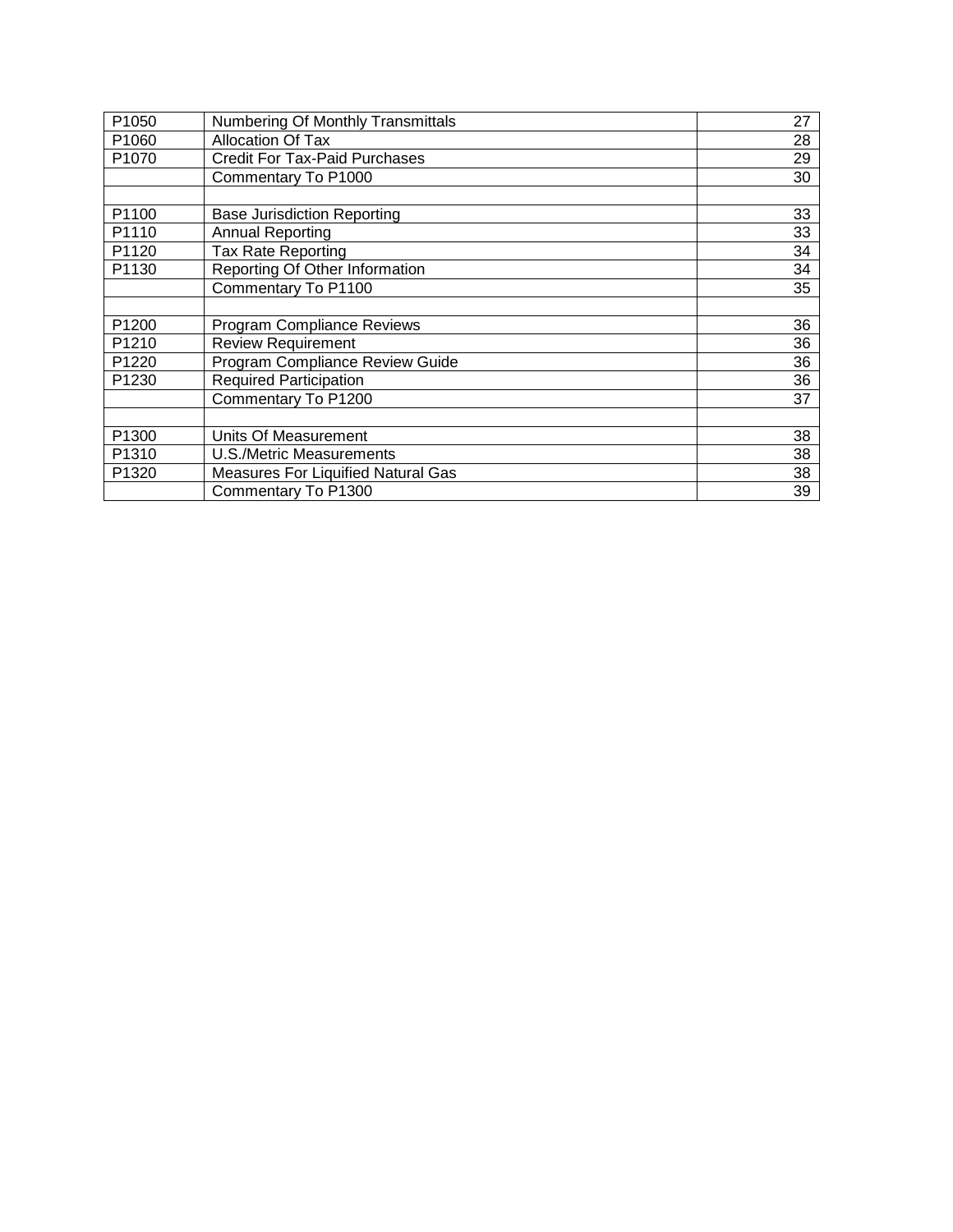### **P100 LICENSE APPLICATION CONTENT**

The application for an IFTA fuel tax license shall be in a uniform format and shall contain, but not be limited to, the following information:

- **P105** The account identification number specified in IFTA Procedures Manual Section P200;
- **P110** Name of owner, partners or corporation;
- **P115** Legal business name (if different from the name given above);
- **P120** Physical location of the business;
- **P125** Mailing address of the business;
- **\*P130** Signature or electronic submission compliant with R940.400 and P160 and date;
- **P135** Number of IFTA decals required by licensee;
- **P140** Application fee (if applicable);
- **P145** Decal fee (if applicable);
- **P155** Statement of existence of bulk storage in all member jurisdictions;
- **\*P160** Certification:

Applicant agrees to comply with tax reporting, payment, recordkeeping, and license display requirements as specified in the International Fuel Tax Agreement. The applicant further agrees that base jurisdiction may withhold any refunds due if applicant is delinquent on payment of fuel taxes due any member jurisdiction. Failure to comply with these provisions shall be grounds for revocation of license in all member jurisdictions; and

A statement to the effect that the applicant certifies with his or her signature or electronic submission as deemed acceptable by the base jurisdiction that, to the best of his or her knowledge, the information is true, accurate, and complete and any falsification subjects him or her to appropriate civil and/or criminal sanction of the base jurisdiction. (e.g., perjury)

> Procedures Manual License Application Content Page **4** of **39**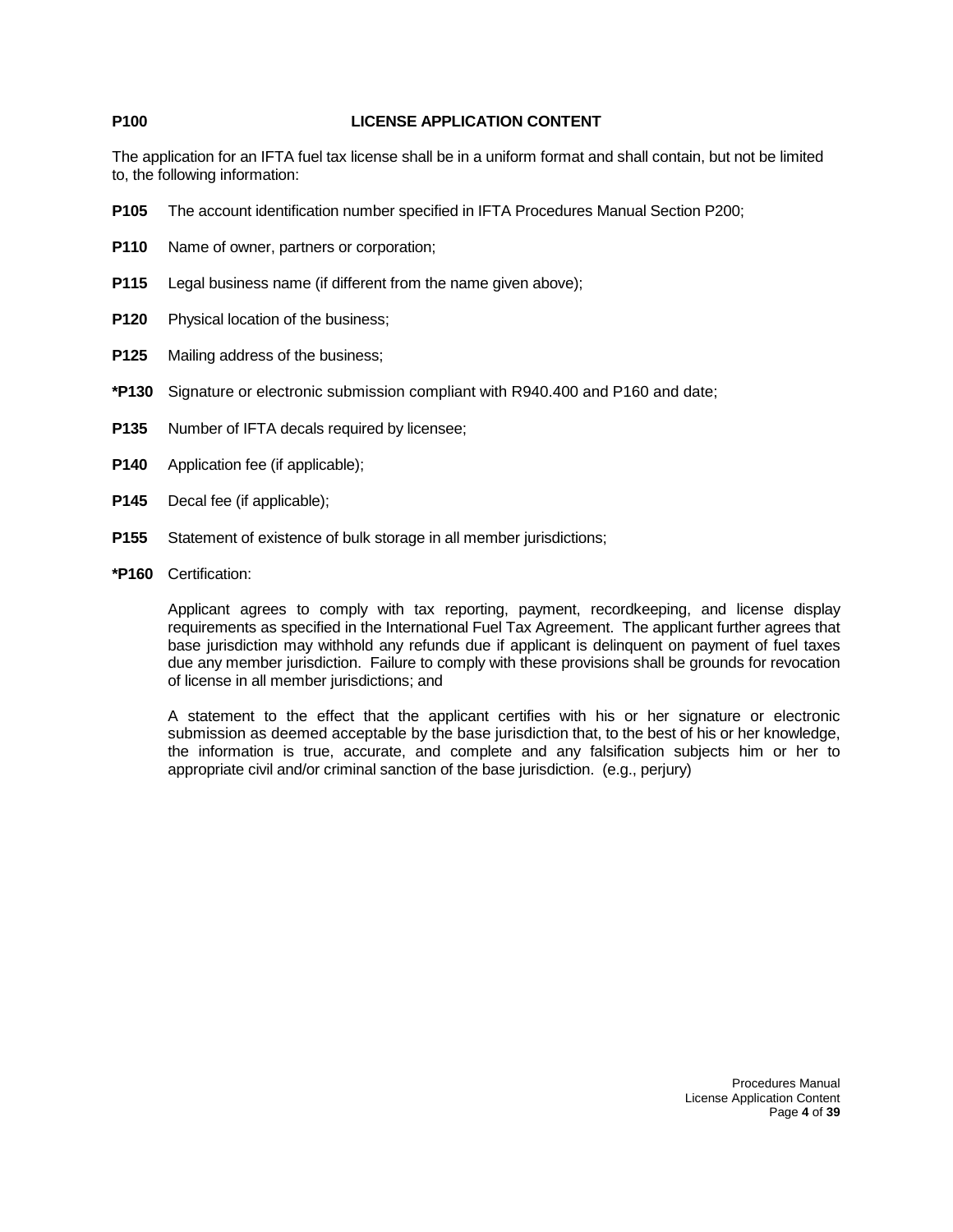**P130** IFTA Ballot 1-1999 amended IFTA Procedures Manual to remove the language then found at P130 which required the IFTA jurisdictions in which the licensee was applying on the initial IFTA license application (optional on renewal applications) and was effective January 1, 2001. Upon removing this provision, the remaining sections were renumbered.

#### **P130 [EDITOR'S NOTE: In light of the passage of Ballot 1-1999, effective January 1, 2001, the commentary below concerning P130 is for historical reference only.]**

- **P130** Ballots 90-267-1 and 90-267-2, passed in March 1, 1991, amended the many references to U.S. measurement units, such as miles and gallons, and added additional language in the Agreement and the Procedures Manual to allow the Canadian provinces to join IFTA. IFTA Procedures Manual sections which were amended by these ballots as follows: P130; P210; P230; P240; P310; P320.100,.200; P430.100,.200,.400,.500; P540.100,.200; P550.100,.400; P560.300; P570.400; P720.250,.350,.500; P910; P1020; P1030; P1040.200,.250,.300,.350,.400,.450; P1120; P1130; P1310.
- **P130** IFTA Ballot 6-1996 amended IFTA Procedures Manual Section P130 to provide that the IFTA jurisdictions in which the licensee is applying is a requirement on an initial license application but is optional on renewal applications and was effective July 1, 1998.
- **P130** IFTA Ballot 10-2005 amended the IFTA Procedures Manual, Section P130 to recognize electronic submissions for purposes of the license application process and was effective December 31, 2005.
- **P160** IFTA Ballot 6-1996 amended IFTA Procedures Manual Section P160 to remove the requirement of a signature under penalty of perjury and to add a certification requirement that meets the legal requirements of the base jurisdiction and was effective July 1, 1998.
- **P160** IFTA Ballot 16-2004 amended the IFTA Procedures Manual to provide greater clarity and make the language more consistent with all of the IFTA Governing Documents and was effective on January 1, 2006.
- **P160** IFTA Ballot 10-2005 amended the IFTA Procedures Manual, Section P160, to recognize electronic submissions for purposes of the license application process and was effective December 31, 2005.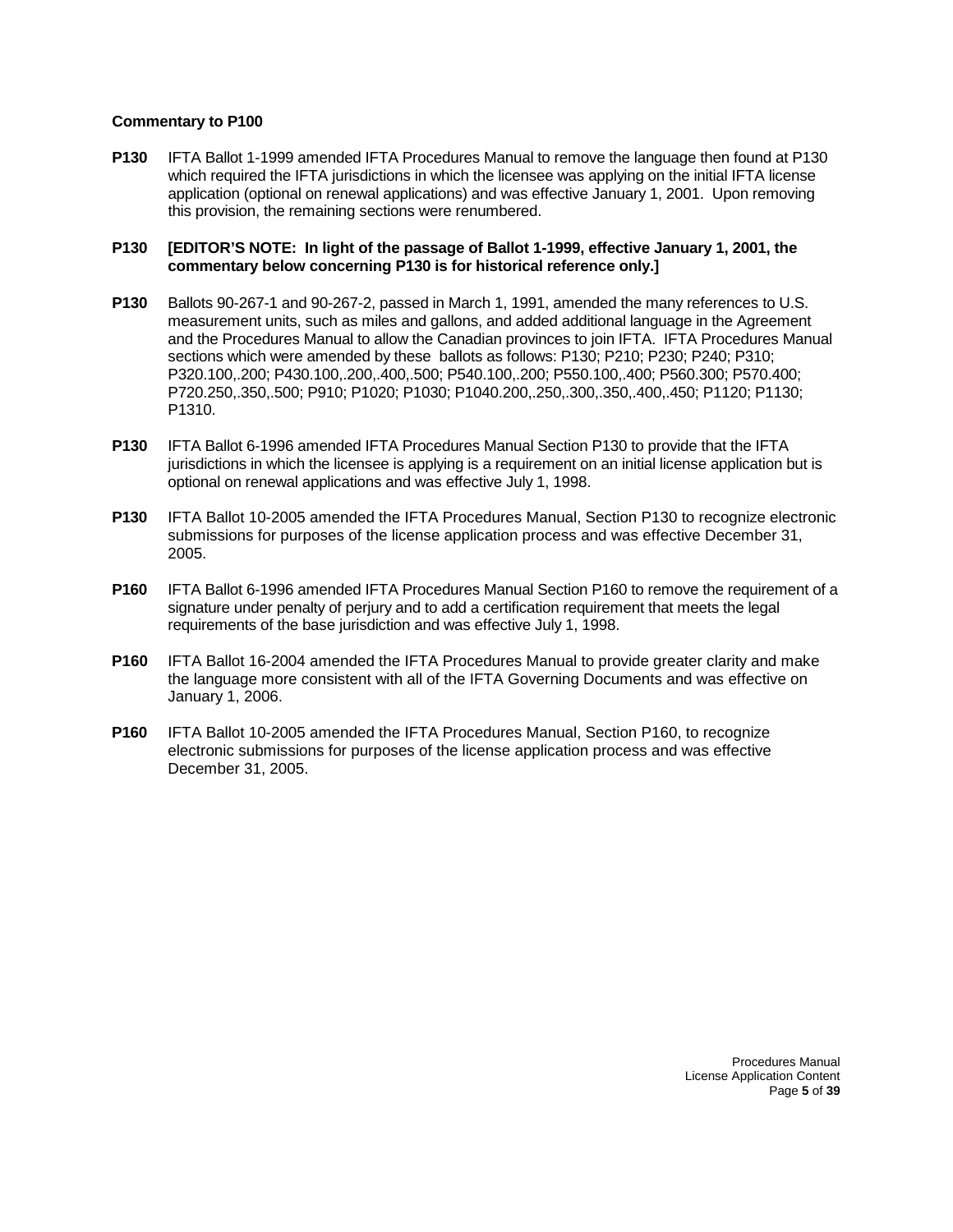### **P200 ACCOUNT IDENTIFICATION**

Each jurisdiction shall assign account numbers to its licensees according to a uniform numbering system of eleven characters which shall contain as the first two characters the alphabetic designation of the base jurisdiction.

### **\*P210 FEDERAL EMPLOYER IDENTIFICATION NUMBERS**

For U.S. jurisdictions, the subsequent nine characters will be the Federal Employer Identification number of the licensee issued by the Internal Revenue Service. Jurisdictions that establish fleet accounts shall identify each account with a fleet identifier in addition to the carrier identification number.

#### **P220 SOCIAL SECURITY NUMBERS**

The Social Security number of an officer of the company may be used if the company does not have a federal identification number.

### **\*P230 CANADIAN IDENTIFICATION NUMBERS**

Canadian jurisdictions will adopt a numbering system for the subsequent nine characters which will meet their needs.

### **\*P240 BASE JURISDICTION ASSIGNED NUMBERS**

A licensee who refuses to give identification number information or is erroneously issued an International Fuel Tax Agreement License without providing this information may be given a base jurisdiction assigned number beginning with 90. This will become the licensee's identification number for transmittal purposes until the correct information is obtained. The same procedure will apply if the licensee has applied for, but not yet received, his U.S. federal identification number. For audit purposes, the identity of the base jurisdiction assigned number must be maintained after the correct number is provided by the licensee.

> Procedures Manual License and Decal Design Page **6** of **39**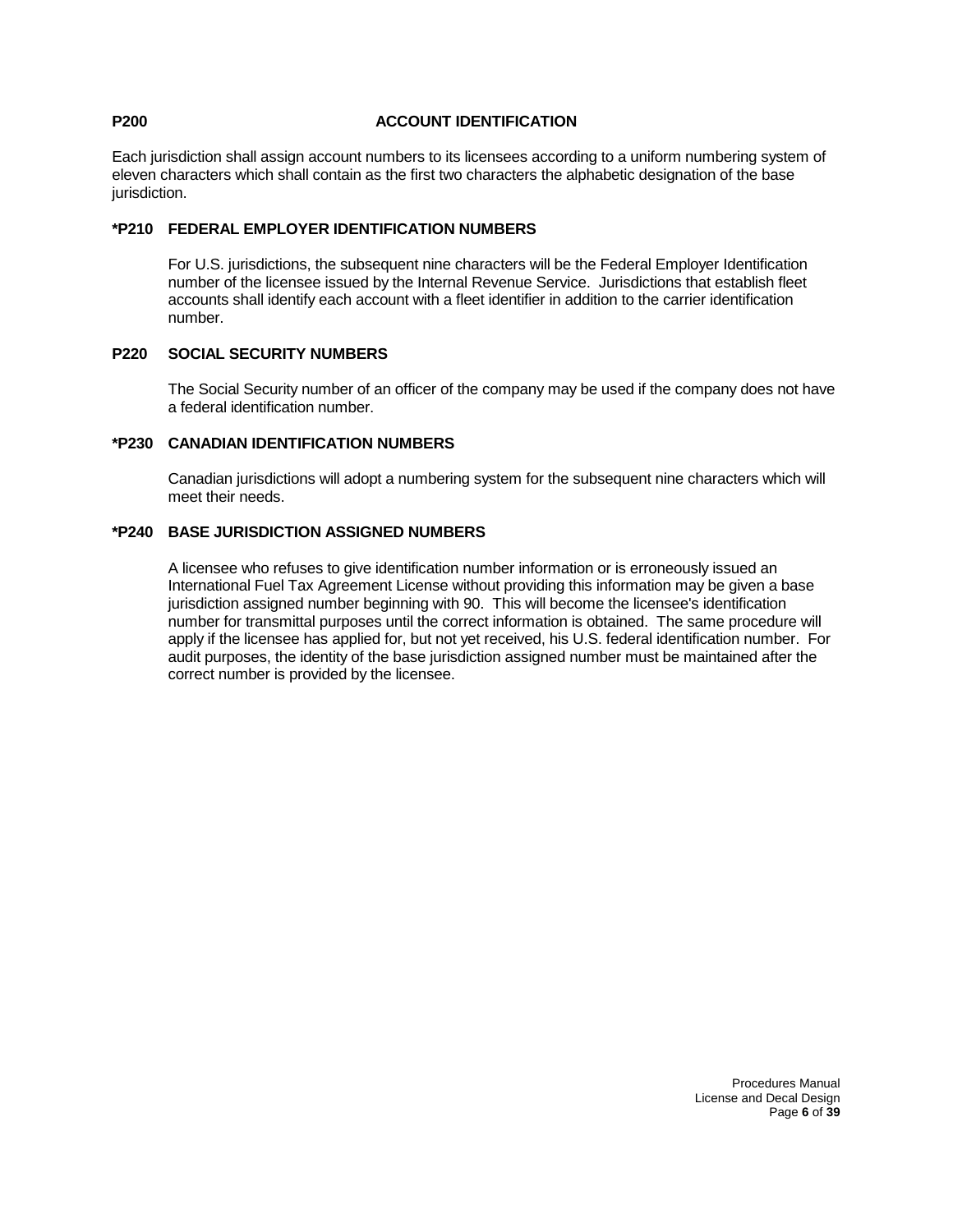- **P210, P230** See commentary at IFTA Procedures Manual Section P130 regarding amendments to<br>**P240** accommodate jurisdictions outside of the United States. accommodate jurisdictions outside of the United States.
- **P240** IFTA Ballot 2-1997 amended IFTA Procedures Manual Section P240 to provide that the assignment of a "90" prefixed account number to a prospective IFTA licensee who refuses to give identification number information or is erroneously issued a license is discretionary to the base jurisdiction and was effective January 1, 1998.

Procedures Manual License and Decal Design Page **7** of **39**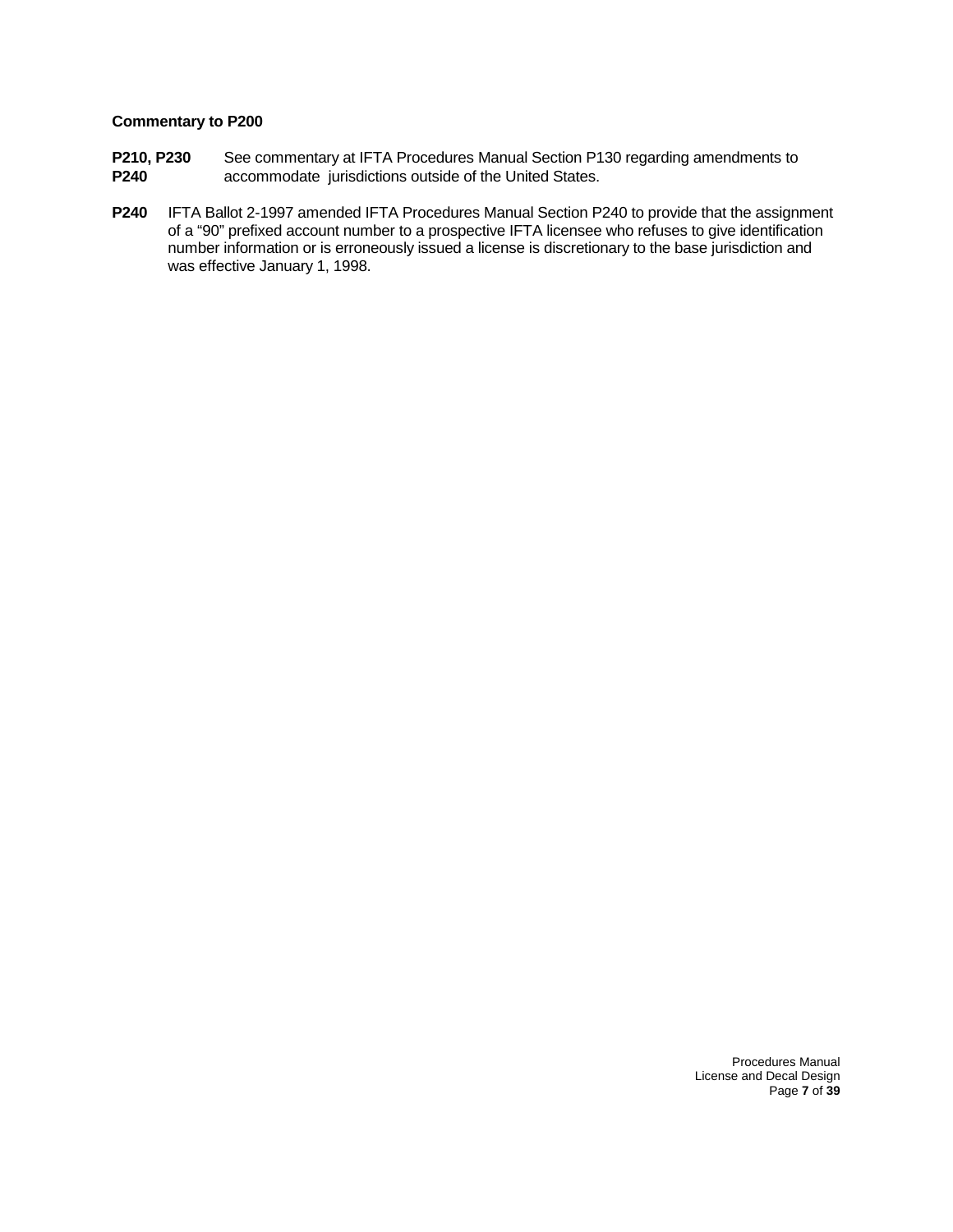#### **P300 LICENSE AND DECAL DESIGN**

### **\*P310 LICENSE**

The IFTA license shall be approximately 3-1/2 x 8-1/2 inches (9 x 21.5 centimeters), of a uniform format, and shall contain, but not be limited to, the following information:

- **.100** Base jurisdiction identification;
- **.200** Licensee's name and address and DBA, if different from owner, partner or corporate name;
- **.300** Licensee's account identification number; and
- **.400** Expiration date (month, day and year).

### **\*P320 DECALS**

#### **.100 Contents**

Decals will be approximately 3 inches x 3 inches (7.5 centimeters x 7.5 centimeters) with white letters and a background color as specified for the current year. The letters "IFTA" are to be a minimum of 3/4 inch (1.88 centimeters) in height and are to be incorporated into the decal with the letter I in the upper left-hand corner, the letter A in the lower righthand corner, and the letters F and T to be incorporated in such a way as to constitute a diagonal design on the decal. The two-letter jurisdiction designation shall be displayed in the lower left-hand corner, and at least the last two numbers of the appropriate year are to be displayed in the upper right-hand corner. Decals shall be serialized. The serial number of each decal shall be no less than 3/16" high (0.47625 centimeters) and shall be displayed between the two-letter jurisdiction designation and the letter "A" of "IFTA".

The coloring of the numbering shall be compatible with the background color as determined by IFTA, Inc. There shall be no other printing on the decal unless authorized by the IFTA, Inc. Board of Trustees.

#### **.200 Materials**

IFTA, Inc. shall set the standards for quality of ink, vinyl, type of font, and other pertinent standards to insure uniformity and consistency among the jurisdictions. IFTA, Inc. shall provide examples to all jurisdictions on an annual basis. Standards must be set and examples distributed by IFTA, Inc. no later than one full year prior to when the decals are required to be displayed.

### **.300 Administrative Fees**

The base jurisdiction may impose a decal fee to recover reasonable administrative costs.

Procedures Manual Posting Bonds Page **8** of **39**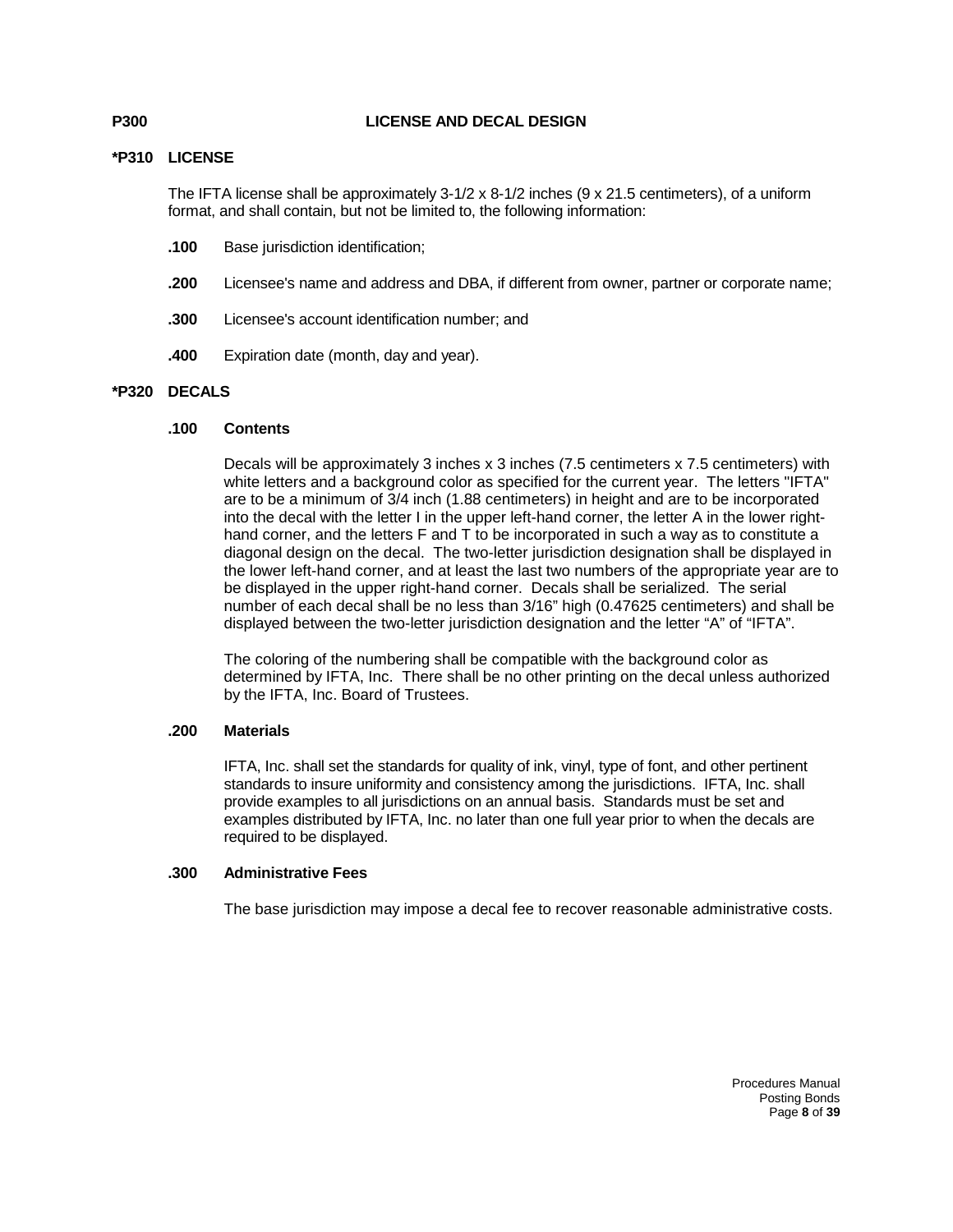- **P310** See commentary at IFTA Procedures Manual Section P130 regarding amendments to **P320.100** accommodate jurisdictions outside of the United States.
- **P320.100** In July 1996, the membership unanimously ratified inclusion of Consensus Board Interpretation, Issue 47-96, as narrative to the IFTA Procedures Manual Section P320.100.
- **ISSUE:** Is the requirement of displaying the last two numbers of the appropriate year in the upper right-hand corner of the IFTA decal a minimum requirement?

#### BOARD INTERPRETATION:

The requirement to print the last two numbers of the appropriate year in the upper right-hand corner of the IFTA decal is a minimum requirement only. The four numbers of the appropriate year may be printed on the IFTA decals.

- **P320.100** Ballot 8-2005 amended IFTA Procedures Manual Section P320.100 to require that decals be serialized and to set the specifications for such serialization and was effective January 1, 2007.
- **P320.200** See commentary at IFTA Procedures Manual Section P130 regarding amendments to accommodate jurisdictions outside of the United States.
- **P320.200** Ballot 6-2998 amended IFTA Procedures Manual Section P320.200 to require IFTA, Inc. to set decal standards and was effective July 1, 2000.
- **P320.200** Ballot 1-2003 amended IFTA Procedures Manual Section P320.200 to state that IFTA, Inc. must provide examples of decals, rather than samples, and to require that the specifications and examples be distributed to the member jurisdictions by no later than one year prior to when the decals are required to be displayed and was effective October 10, 2003.

Procedures Manual Posting Bonds Page **9** of **39**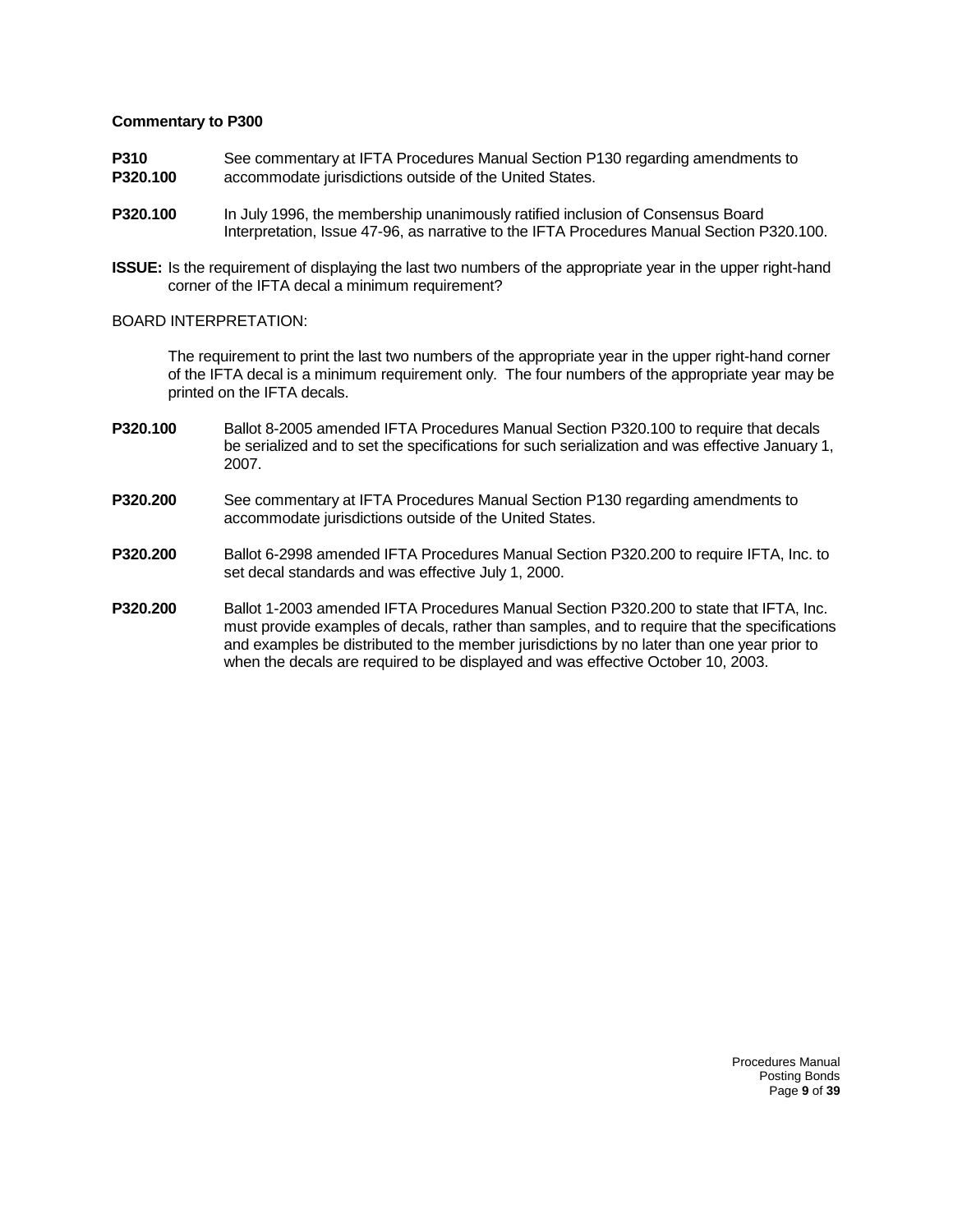#### **P400 POSTING BONDS**

#### **\*P410 AMOUNT OF BOND**

The total amount of the bond shall be fixed by the base jurisdiction and shall be equivalent to at least twice the estimated average tax liability for the tax reporting period for which the licensee will be required to file a tax return.

#### **P420 SURETY BOND**

A licensee required to post a bond may provide a surety bond in the amount determined by the base jurisdiction.

#### **\*P430 SUBSTITUTES FOR SURETY BOND**

In lieu of a surety bond, the licensee may deposit with the base jurisdiction one of the following:

#### **.100 Bonds**

Bonds or other obligations of the United States or Canada, the base jurisdiction, or any county or city of the base jurisdiction, having a market value not less than the bond amount required and made payable to the base jurisdiction;

#### **.200 Certificates of Deposit**

Automatically renewable time certificates of deposit not exceeding the insured amount, issued by a bank doing business in the base jurisdiction and insured by the Federal Deposit Insurance Corporation or the Canadian Deposit Insurance Corporation, made in the name of the depositor, payable to the base jurisdiction, and containing the provision that interest earned shall be payable to the depositor and that the certificate may only be canceled by written authorization from the base jurisdiction;

#### **.300 Investment Certificates or Share Account**

Investment certificates or share accounts not exceeding the federally insured amount, issued by a savings and loan association doing business in the base jurisdiction, and insured by the Federal Savings and Loan Insurance Corporation. Evidence of the insured account, either certificate or passbook, must be delivered to the base jurisdiction, along with a properly executed assignment form whereby the funds on deposit are assigned and made payable to the base jurisdiction;

#### **.400 Cash**

Lawful money of the United States or Canada. Cash bonds must be submitted in the form of a cashier's check, money order, or other certified funds which are payable to the base jurisdiction; or

#### **.500 Other Secure Obligations**

Any other secure obligations deemed appropriate by the base jurisdiction to cover the projected liabilities for all member jurisdictions.

> Procedures Manual Recordkeeping Page **10** of **39**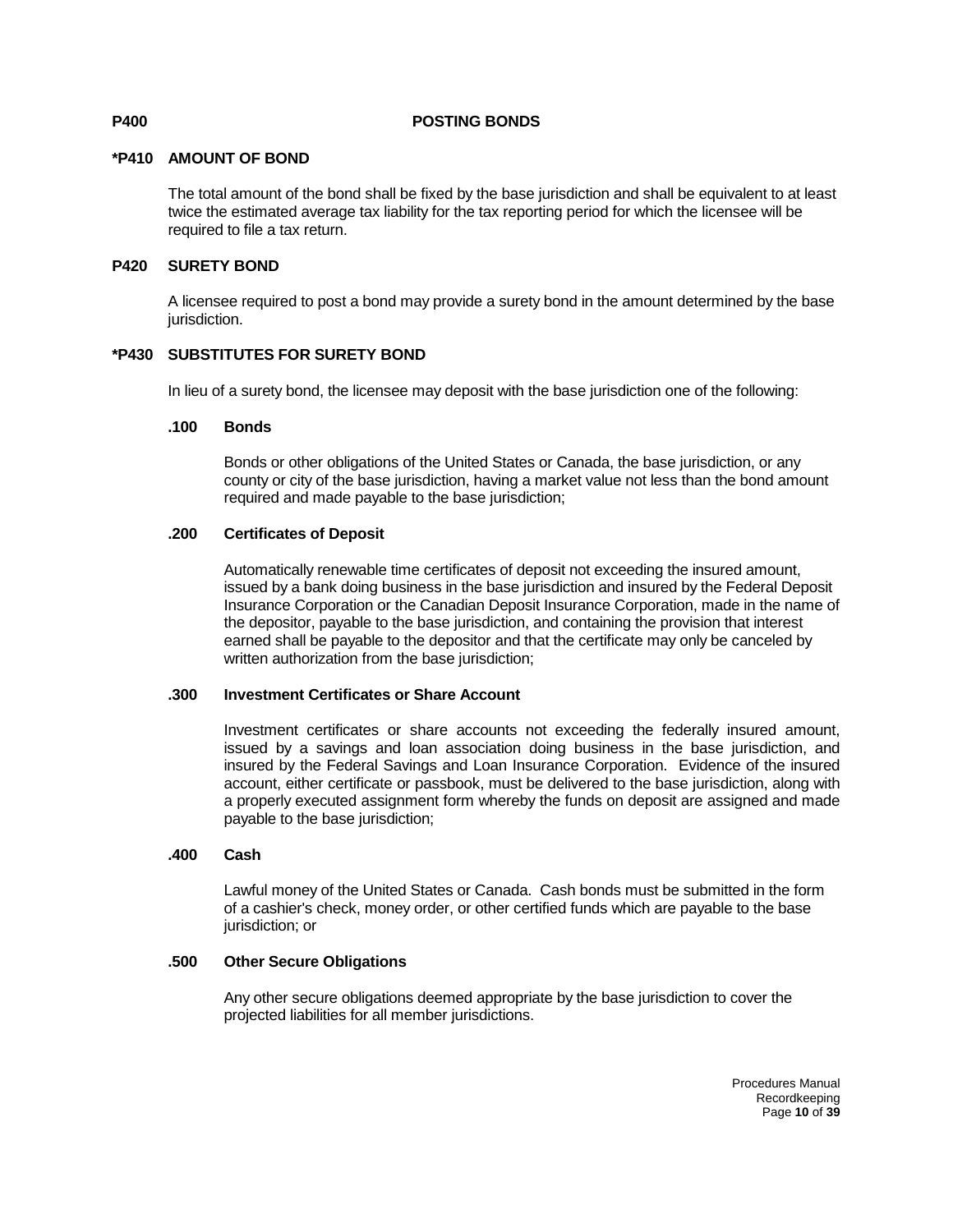- **P410** IFTA Ballot 16-2004 amended the IFTA Procedures Manual to provide greater clarity and make the language more consistent with all of the IFTA Governing Documents and was effective January 1, 2006.
- **P430.100** See commentary at IFTA Procedures Manual Section P130 regarding amendments to **P430.200** accommodate jurisdictions outside of the United States accommodate jurisdictions outside of the United States
- **P430.400** See commentary at IFTA Procedures Manual Section P130 regarding amendments to **P430.500** accommodate jurisdictions outside of the United States. accommodate jurisdictions outside of the United States.

Procedures Manual Recordkeeping Page **11** of **39**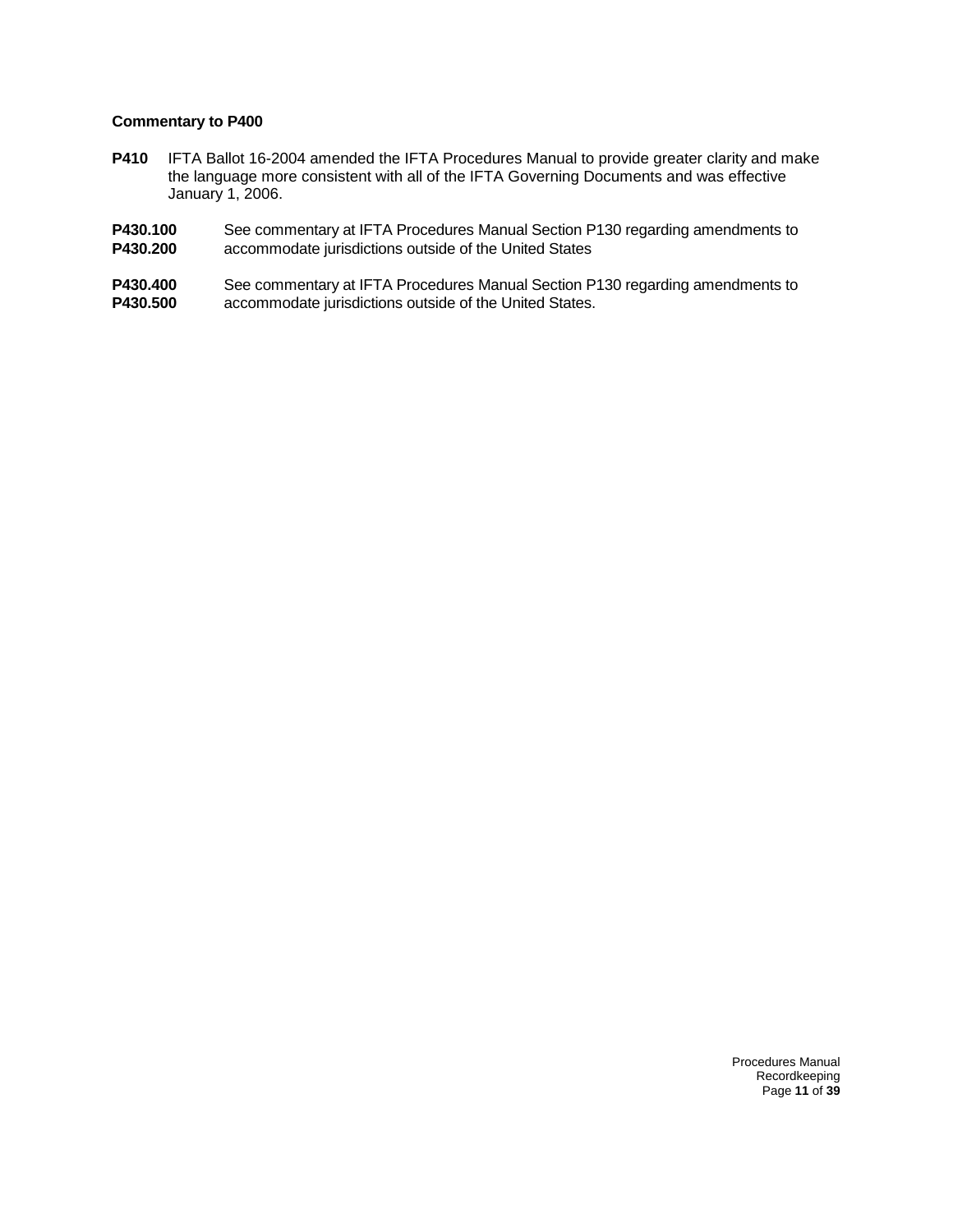#### **P500 RECORDKEEPING**

#### **\*P510 RETENTION AND AVAILABILITY OF RECORDS**

A licensee shall retain the records of its operations to which IFTA reporting requirements apply for a period of four years following the date the IFTA tax return for such operations was due or was filed, whichever is later, plus any period covered by waivers or jeopardy assessments.

A licensee must preserve all fuel and distance records for the period covered by the quarterly tax returns for any periods under audit in accordance with the laws of the base jurisdiction.

On request, the licensee shall make such records available for audit to any member jurisdiction.

If the licensee's records are not maintained in the base jurisdiction and the base jurisdiction's auditors travel to the location where records are maintained, the base jurisdiction may require the licensee to pay the base jurisdiction's reasonable per diem and travel expenses incurred by the auditor or auditors in performance of an audit.

Following the expiration of the time within which an appeal or request for re-audit or reexamination may be filed under R1360 and R1390, and except in cases of fraud, the findings of an audit, re-audit, or reexamination shall be final as to all member jurisdictions and as to the licensee audited.

Unless a waiver of the statute of limitations is granted by the licensee, no assessment for deficiency or any refund shall be made for any period for which the licensee is not required to retain records. A licensee's request for refund shall extend the period for which records pertaining to the refund must be retained until the request is granted or denied.

#### **\*P520 BURDEN OF PROOF**

In an IFTA audit, the burden of proof is on the licensee. The audit will be completed using the best information available to the base jurisdiction.

#### **\*P530 ADEQUACY OF RECORDS**

The records maintained by a licensee under this article shall be adequate to enable the base jurisdiction to verify the distances traveled and fuel purchased by the licensee for the period under audit and to evaluate the accuracy of the licensee's distance and fuel accounting systems for its fleet.

The adequacy of a licensee's records is to be ascertained by the records' sufficiency and appropriateness. Sufficiency is a measure of the quantity of records produced; that is, whether there are enough records to substantially document the operations of the licensee's fleet. The appropriateness of the records is a measure of their quality; that is, whether the records contain the kind of information an auditor needs to audit the licensee for the purposes stated in the preceding paragraph. Records that are sufficient and appropriate are to be deemed adequate.

Provided a licensee's records are adequate under this definition, the records may be produced through any means, and retained in any format or medium available to the licensee and accessible by the base jurisdiction. If records are presented in a format or in a manner in which the base jurisdiction cannot audit them, they have not been made available as required.

Licensee records which do not contain all of the elements set out in P540, P550 and P560 may still, depending on the sufficiency and appropriateness of the records and of the licensee's operations, be adequate for an audit.

> Procedures Manual Recordkeeping Page **12** of **39**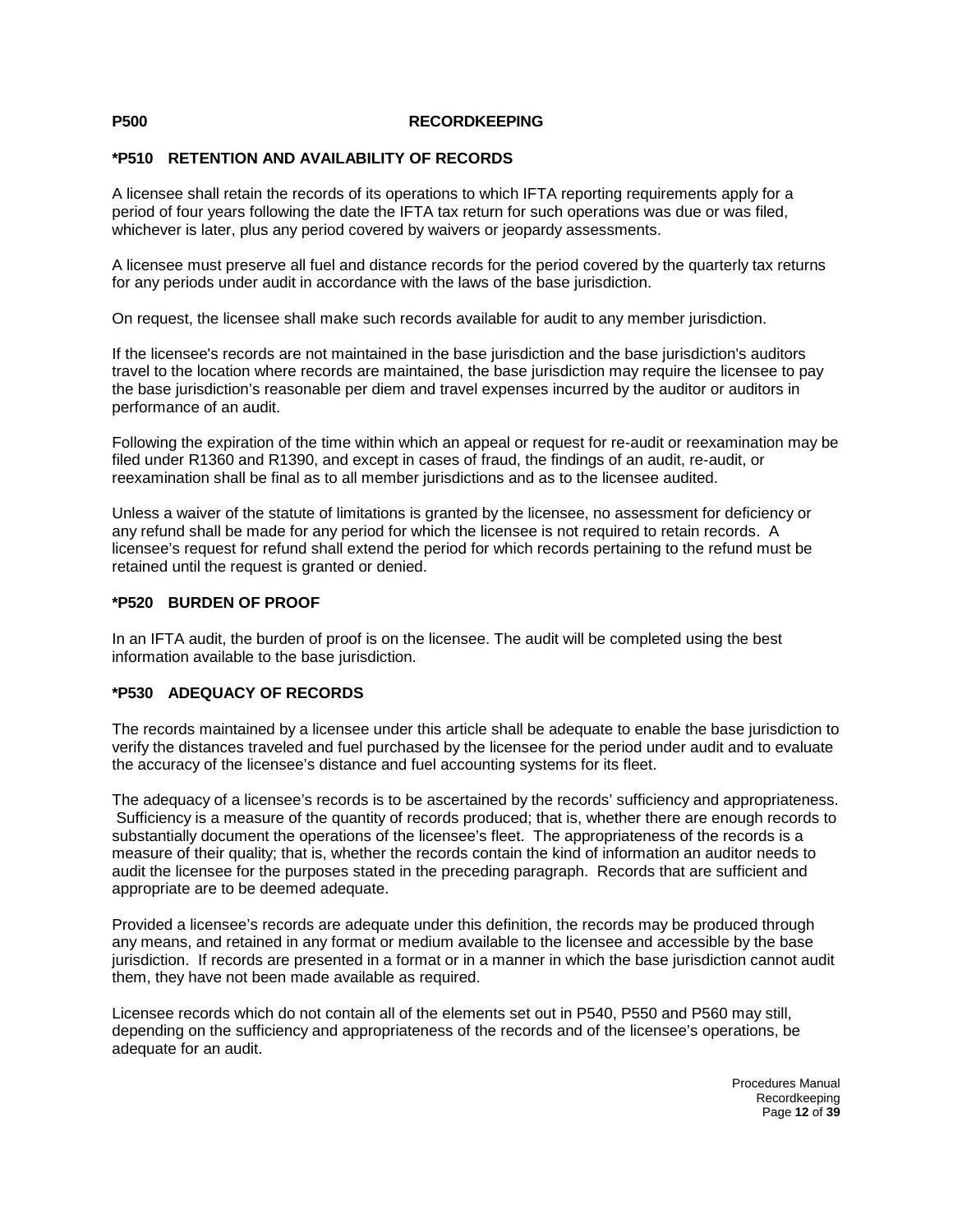#### **\*P540 DISTANCE RECORDS**

- **.100** Distance records produced by a means other than a vehicle-tracking system that substantially document the fleet's operations and contain the following elements shall be accepted by the base jurisdiction as adequate under this article:
	- .005 the beginning and ending dates of the trip to which the records pertain
	- .010 the origin and destination of the trip
	- .015 the route of travel
	- .020 the beginning and ending reading from the odometer, hubodometer, engine control module (ECM), or any similar device for the trip
	- .025 the total distance of the trip
	- .030 the distance traveled in each jurisdiction during the trip
	- .035 the vehicle identification number or vehicle unit number
- **.200** Distance records produced wholly or partly by a vehicle-tracking system, including a system based on a global positioning system (GPS):
	- .005 the original GPS or other location data for the vehicle to which the records pertain
	- .010 the date and time of each GPS or other system reading, at intervals sufficient to validate the total distance traveled in each jurisdiction
	- .015 the location of each GPS or other system reading
	- the beginning and ending reading from the odometer, hubodometer, engine control module (ECM), or any similar device for the period to which the records pertain
	- .025 the calculated distance between each GPS or other system reading
	- the route of the vehicle's travel
	- .035 the total distance traveled by the vehicle
	- .040 the distance traveled in each jurisdiction
	- .045 the vehicle identification number or vehicle unit number
- **.300** A licensee's reporting of distance may deviate slightly from a calendar quarter basis provided that:
	- .005 the beginning and ending dates of the licensee's reported distance reflects a consistent cut-off procedure,
	- .010 the deviations do not materially affect the reporting of the licensee's operations,<br>015 the deviations do not materially delay the payment of taxes due.
	- .015 the deviations do not materially delay the payment of taxes due,<br>.020 the cut-off dates for both distance and fuel are the same, and
	- the cut-off dates for both distance and fuel are the same, and
	- .025 the base jurisdiction can reconcile the reported distance for the period through audit.

#### **\*P550 FUEL RECORDS**

- **.100** The licensee shall maintain complete records of all motor fuel purchased, received, or used in the conduct of its business, and on request, produce these records for audit. The records shall be adequate for the auditor to verify the total amount of fuel placed into the licensee's qualified motor vehicles, by fuel type.
- **.110** Retail fuel purchases include all those purchases where a licensee buys fuel from a retail station or a bulk storage facility that the licensee does not own, lease, or control.

Procedures Manual Recordkeeping Page **13** of **39**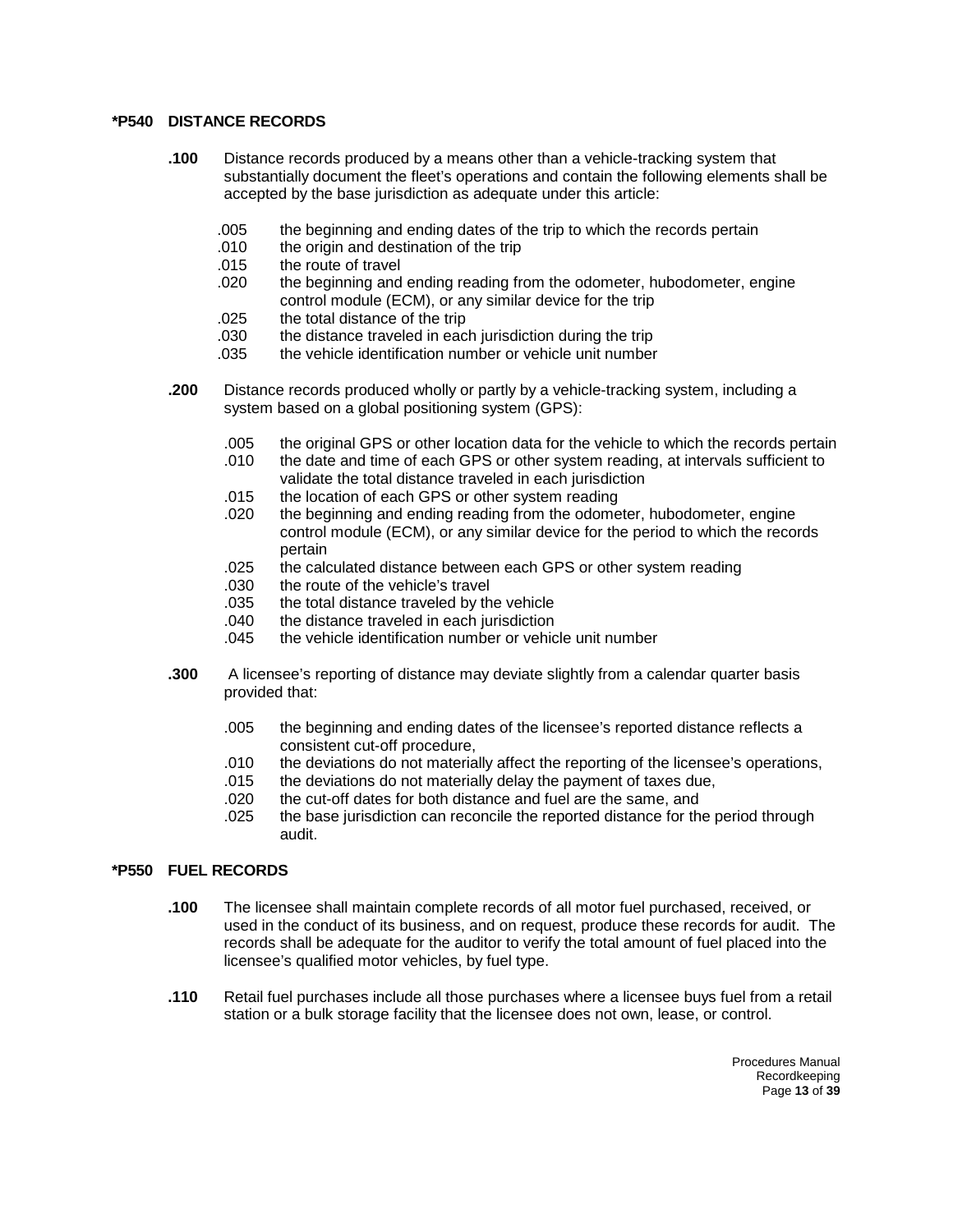- **.200** The base jurisdiction shall not accept, for purposes of allowing tax-paid credit, any fuel record that has been altered, indicates erasures, or is illegible, unless the licensee can demonstrate that the record is valid.
- **.210** The base jurisdiction shall not allow tax-paid credit for any fuel placed into a vehicle other than a qualified motor vehicle.
- **.220** The base jurisdiction shall not allow a licensee credit for tax paid on a retail fuel purchase unless the licensee produces, with respect to the purchase:
	- .005 a receipt, invoice, or transaction listing from the seller,
	- a credit-card receipt.
	- .015 a transaction listing generated by a third party, or
	- .020 an electronic or digital record of an original receipt or invoice.
- **.300** For tax-paid credit, a valid retail receipt, invoice, or transaction listing must contain:
	- .005 the date of the fuel purchase
	- .010 the name and address of the seller of the fuel (a vendor code, properly identified, is acceptable for this purpose)
	- .015 the quantity of fuel purchased
	- .020 the type of fuel purchased<br>.025 the price of the fuel per gal
	- the price of the fuel per gallon or per liter, or the total price of the fuel purchased
	- .030 the identification of the qualified motor vehicle into which the fuel was placed
	- .035 the name of the purchaser of the fuel (where the qualified motor vehicle being fueled is subject to a lease, the name of either the lessor or lessee is acceptable for this purpose, provided a legal connection can be made between the purchaser named and the licensee)
- **.400** The licensee shall retain the following records for its bulk storage facilities:
	- .005 receipts for all deliveries
	- quarterly inventory reconciliations for each tank
	- .015 the capacity of each tank<br>.020 bulk withdrawal records fo
	- bulk withdrawal records for every bulk tank at each location
- **.500** The base jurisdiction shall not allow a licensee tax-paid credit for fuel withdrawn by the licensee from its bulk fuel storage facilities unless the licensee produces records that show:
	- .005 the purchase price of the fuel delivered into the bulk storage includes tax paid to the member jurisdiction where the bulk storage is located, or
	- .010 the licensee has paid fuel tax to the member jurisdiction where the bulk storage is located.
- **.600** The licensee shall produce for audit records that contain the following elements for each withdrawal from its bulk storage facilities:
	- .005 the location of the bulk storage from which the withdrawal was made
	- .010 the date of the withdrawal<br>.015 the quantity of fuel withdra
	- the quantity of fuel withdrawn
	- .020 the type of fuel withdrawn

Procedures Manual Recordkeeping Page **14** of **39**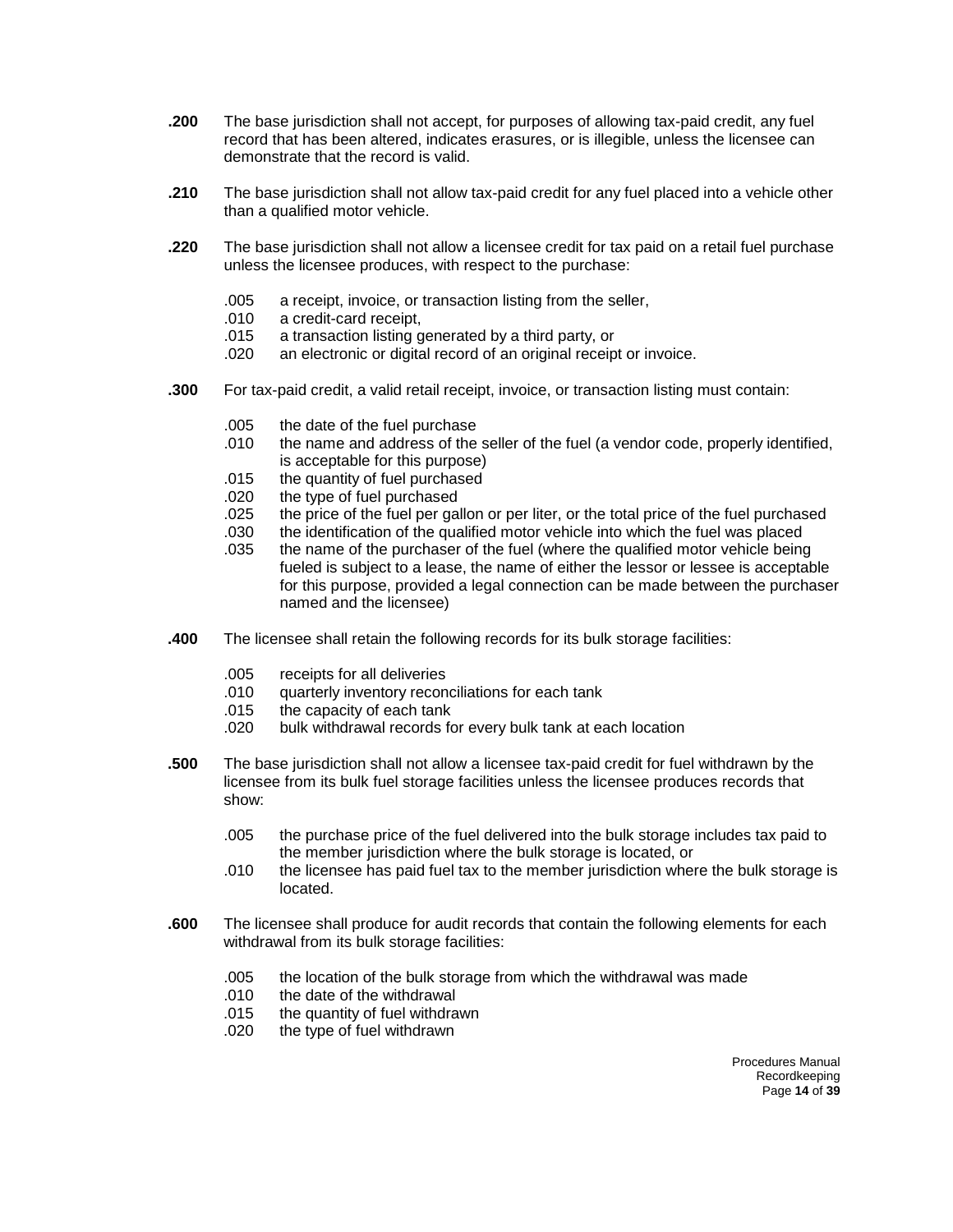- .025 the identification of the vehicle or equipment into which the fuel was placed
- **.700** When alternative fuels are purchased or stored in bulk, these same requirements shall apply, in so far as they are practicable. In instances where, with respect to an alternative fuel, a licensee cannot practicably comply with these requirements, the licensee must maintain records that fully document its purchase, storage, and use of that alternative fuel.
- **.800** A licensee's reporting of fuel may deviate slightly from a calendar quarterly basis provided that:
	- .005 the beginning and ending dates of the licensee's reported fuel reflects a consistent cut-off procedure,
	- .010 the deviations do not materially affect the reporting of the licensee's operations,
	- .015 the deviations do not materially delay the payment of taxes due,
	- .020 the cut-off dates are the same for distance and fuel, and
	- .025 the base jurisdiction can reconcile the fuel reported in the period through audit.

#### **\*P560 SUMMARIES**

A monthly summary of the fleet's operations reported on the corresponding quarterly tax return that includes the distance traveled by and the fuel placed into each vehicle in the fleet during the quarter, both in total and by jurisdiction, may be necessary for the efficient audit of the licensee's records. The licensee shall make such summaries available for audit upon due notice and demand by the base jurisdiction.

#### **\*P570 INADEQUATE RECORDS ASSESSMENT**

- **.100** If the base jurisdiction determines that the records produced by the licensee for audit do not, for the licensee's fleet as a whole, meet the criterion for the adequacy of records set out in P530, or after the issuance of a written demand for records by the base jurisdiction, the licensee produces no records, the base jurisdiction shall impose an additional assessment by either:
	- .005 adjusting the licensee's reported fleet MPG to 4.00 or 1.70 KPL; or
	- .010 reducing the licensee's reported MPG or KPL by twenty percent.
- **.200** This section does not affect the ability of a base jurisdiction to disallow tax-paid credit for fuel purchases which are inadequately documented, or, for cause, to conduct a best information available audit which may result in adjustments to either the audited or reported MPG or KPL, suspend, revoke, or cancel the license issued to a licensee.

Procedures Manual Recordkeeping Page **15** of **39**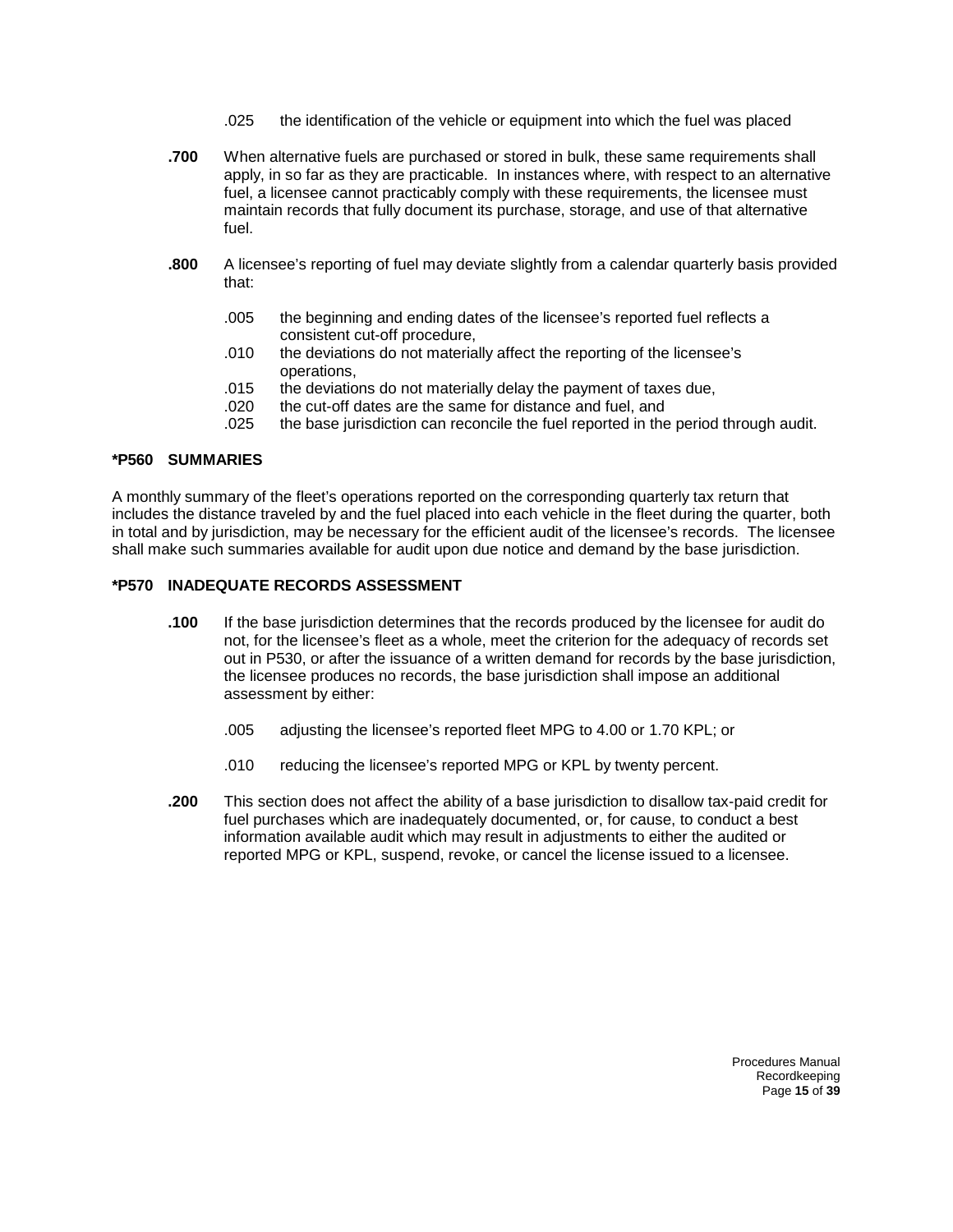- **P510** IFTA Ballot 16-2004 amended the IFTA Procedures Manual to provide greater clarity and make the language more consistent with all of the IFTA Governing Documents and was effective January 1, 2006
- **P510** IFTA Ballot 3-2014 amended the IFTA Procedures Manual, Section P510 and subsections .100, .200 and .,300 to enhance uniformity in the conduct of audits and was effective January 1, 2017.
- **P520** IFTA Ballot 3-2014 amended the IFTA Procedures Manual, Section P520 and subsections .100 and .200 to enhance uniformity in the conduct of audits and was effective January 1, 2017.
- **P530** IFTA Ballot 3-2014 amended the IFTA Procedures Manual, Section P530 and subsections .100 and .200 to enhance uniformity in the conduct of audits and was effective January 1, 2017.

**P540.100** See commentary at IFTA Procedures Manual Section P130 regarding amendments to<br>**P540.200** accommodate jurisdictions outside of the United States **P540.200** accommodate jurisdictions outside of the United States.

- **P540** IFTA Ballot 3-2014 amended the IFTA Procedures Manual, Section P540 and subsections .100 and .200 to enhance uniformity in the conduct of audits and was effective January 1, 2017.
- **P550.100** See commentary at IFTA Procedures Manual Section P130 regarding amendments to **P550.400** accommodate jurisdictions outside of the United States.
- **P550.100** IFTA Ballot 4-1999 amended IFTA Procedures Manual Sections 550.100 and 550.200 to **P550.200** make the language consistent with the definition of motor fuels found in the IFTA Articles of Agreement and was effective November 2, 1999.
- **P550** IFTA Ballot 3-2014 amended the IFTA Procedures Manual, Section P550 and subsections .100 through .400 to enhance uniformity in the conduct of audits and was effective January 1, 2017.
- **P560.100** IFTA Ballot 11-95 amended IFTA Procedures Manual Section P560.100 to provide that altered receipts are not accepted for tax-paid credits unless a licensee can demonstrate that the receipt is valid and was effective January 1, 1996. Ballot 11-95 reinserted language that was inadvertently deleted by Ballot 3-1993.
- **P560.300** See commentary at IFTA Procedures Manual Section P130 regarding amendments to accommodate jurisdictions outside of the United States.
- **P560** IFTA Ballot 3-2014 amended the IFTA Procedures Manual, Section P560 and subsections .100, .200 and .300 to enhance uniformity in the conduct of audits and was effective January 1, 2017.
- **P570.200** IFTA Ballot 11-95 amended IFTA Procedures Manual Section P570 to provide that altered receipts are not accepted for tax-paid credits unless a licensee can demonstrate that the receipt is valid and was effective January 1, 1996. Ballot 11-95 reinserted language that was inadvertently deleted by Ballot 3-1993.
- **P570.400** See commentary at IFTA Procedures Manual Section P130 regarding amendments to accommodate jurisdictions outside of the United States.
- **P570.100** IFTA Ballot 9-2004 amended the IFTA Procedures Manual to provide clarity that tax paid

Procedures Manual Recordkeeping Page **16** of **39**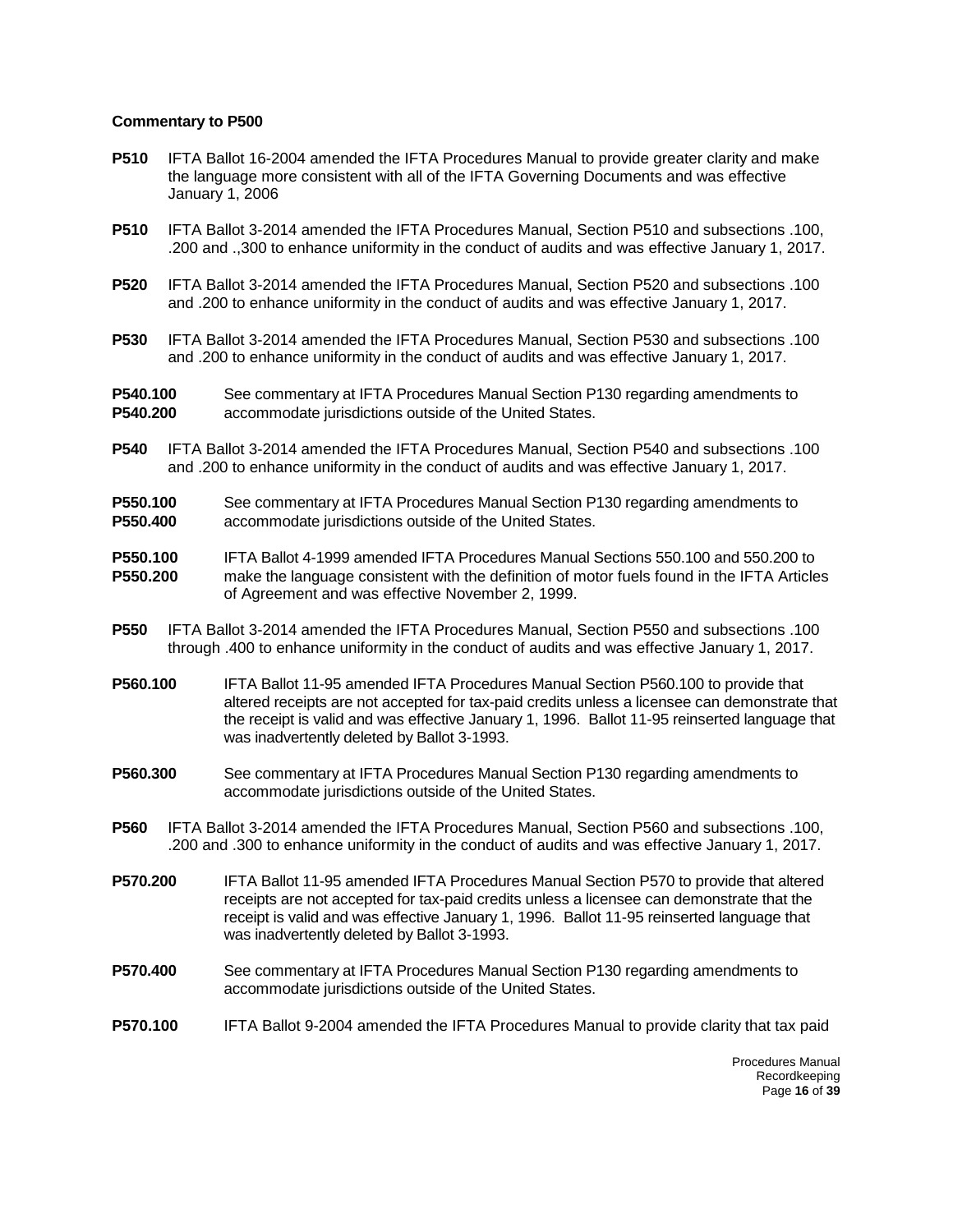- **P570 .400** credit may only be taken for bulk fuel where tax has been paid to a member jurisdiction and was effective January 1, 2006
- **P570** IFTA Ballot 3-2014 amended the IFTA Procedures Manual, Section P570 and subsections .100 through .500 to enhance uniformity in the conduct of audits and was effective January 1, 2017.

Procedures Manual Recordkeeping Page **17** of **39**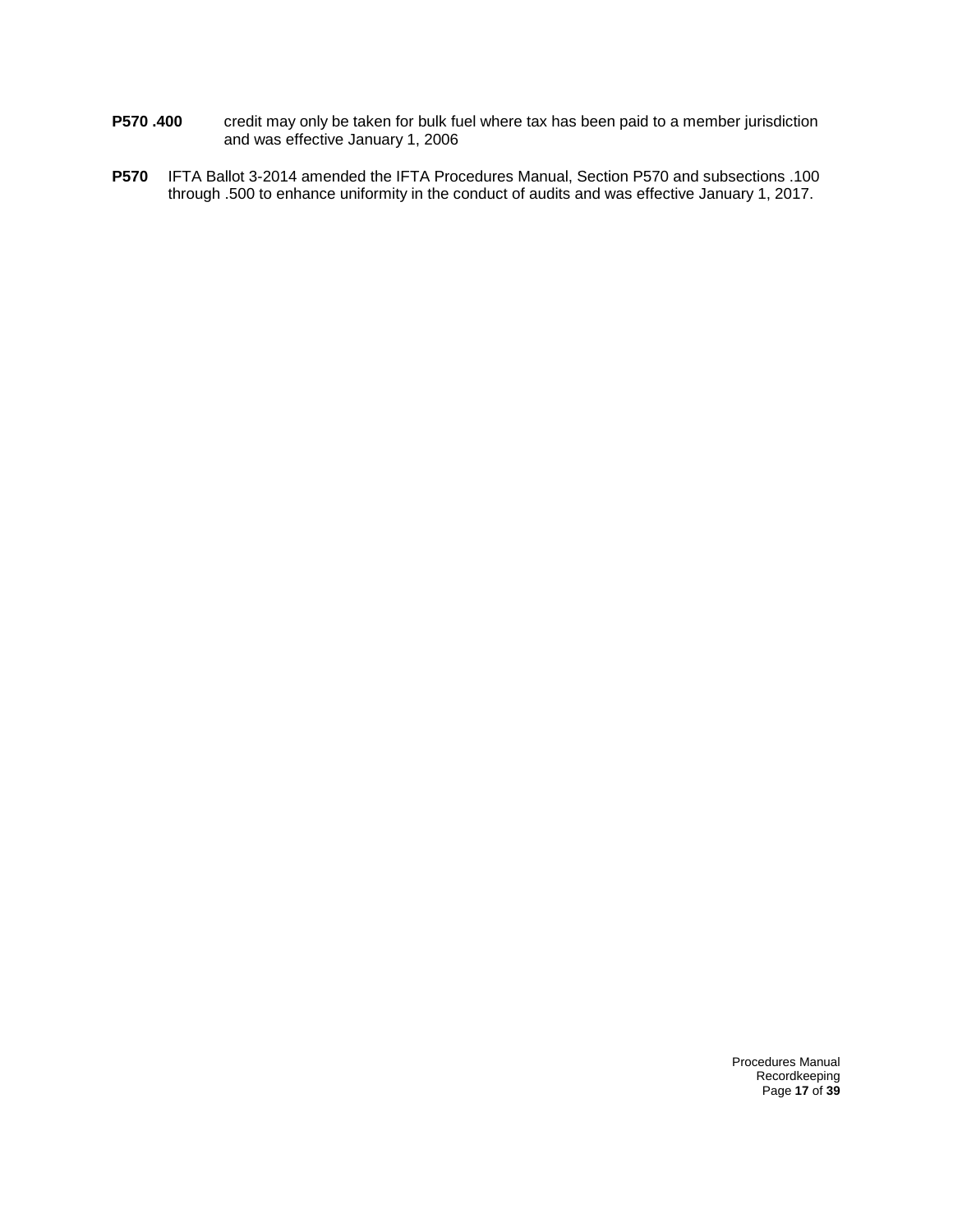# **P600**

Sections P610, P620, P630, P640, P650, P660 and P670 have been stricken and removed from then Procedures Manual pursuant to the passage of Ballot 3-2014.

> Procedures Manual Section Removed Page **18** of **39**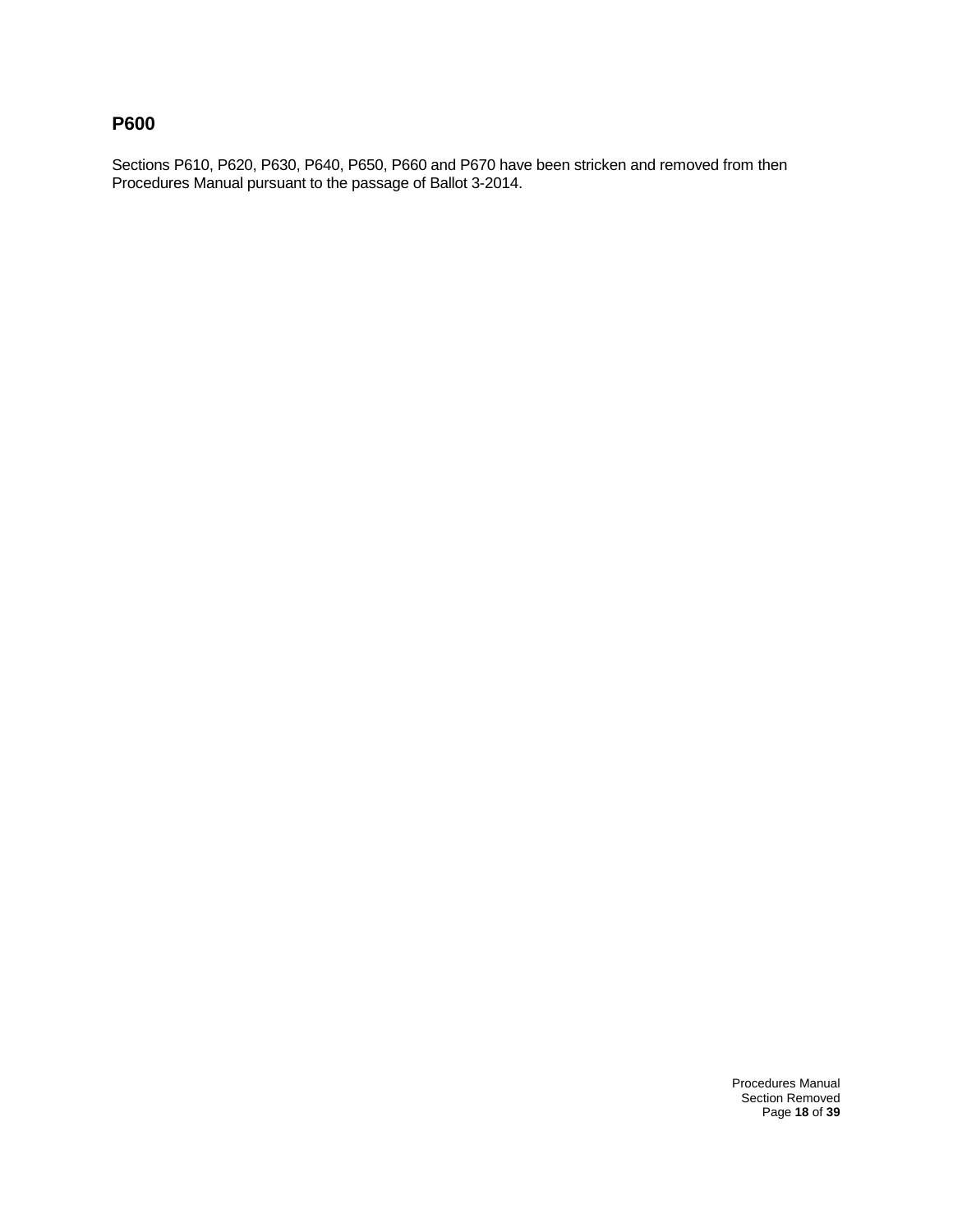#### **P700 STANDARD TAX RETURNS**

The elements listed in P720 are to be captured regardless of the method of completion of the tax return (manually, electronically prepared or electronically prepared and filed).

#### **\*P710 GENERAL GUIDELINES**

The IFTA tax return shall cover the previous calendar quarter and shall include the following information:

- **.100** Total distance traveled during the tax reporting period by qualified motor vehicles in the licensee's fleet, regardless of whether the miles or kilometers are taxable or nontaxable by a jurisdiction:
- .**200** Total number of gallons or liters of motor fuel used by the licensee in operation of qualified motor vehicles;
- **.300** In-jurisdiction miles or kilometers traveled by qualified motor vehicles within each member jurisdiction;
- **.400** Gallons or liters of taxable motor fuel consumed within each member jurisdiction; and
- **.500** Total number of gallons or liters of tax-paid fuel purchased within each member jurisdiction.

#### **\*P720 REQUIRED INFORMATION**

Each jurisdiction shall provide, at a minimum, the following elements to be present on a standard tax return. These elements may be preprinted, have a field or space for, or be automatically calculated:

- **.050** Name and mailing address of the jurisdiction issuing the tax return;
- **.100** IFTA license number of the licensee;
- **.150** Name and address of the licensee;
- **.200** Tax reporting period of the tax return;
- **.250** Total distance traveled in all jurisdictions during the tax reporting period, including operations with trip permit;
- **.300** Total fuel consumed in all jurisdictions during the tax reporting period;
- **.350** Average fuel consumption factor (to two decimal places) for the tax reporting period;
- **.400** Fuel type(s) consumed during the tax reporting period;
- **.450** Columns for the jurisdictions in the Agreement;
- **.500** Columns for reporting for each jurisdiction in order (with rounding provided to the nearest whole unit);
	- .010 Tax rate;
	- .015 Total miles or kilometers;

Procedures Manual Standard Tax Returns Page **19** of **39**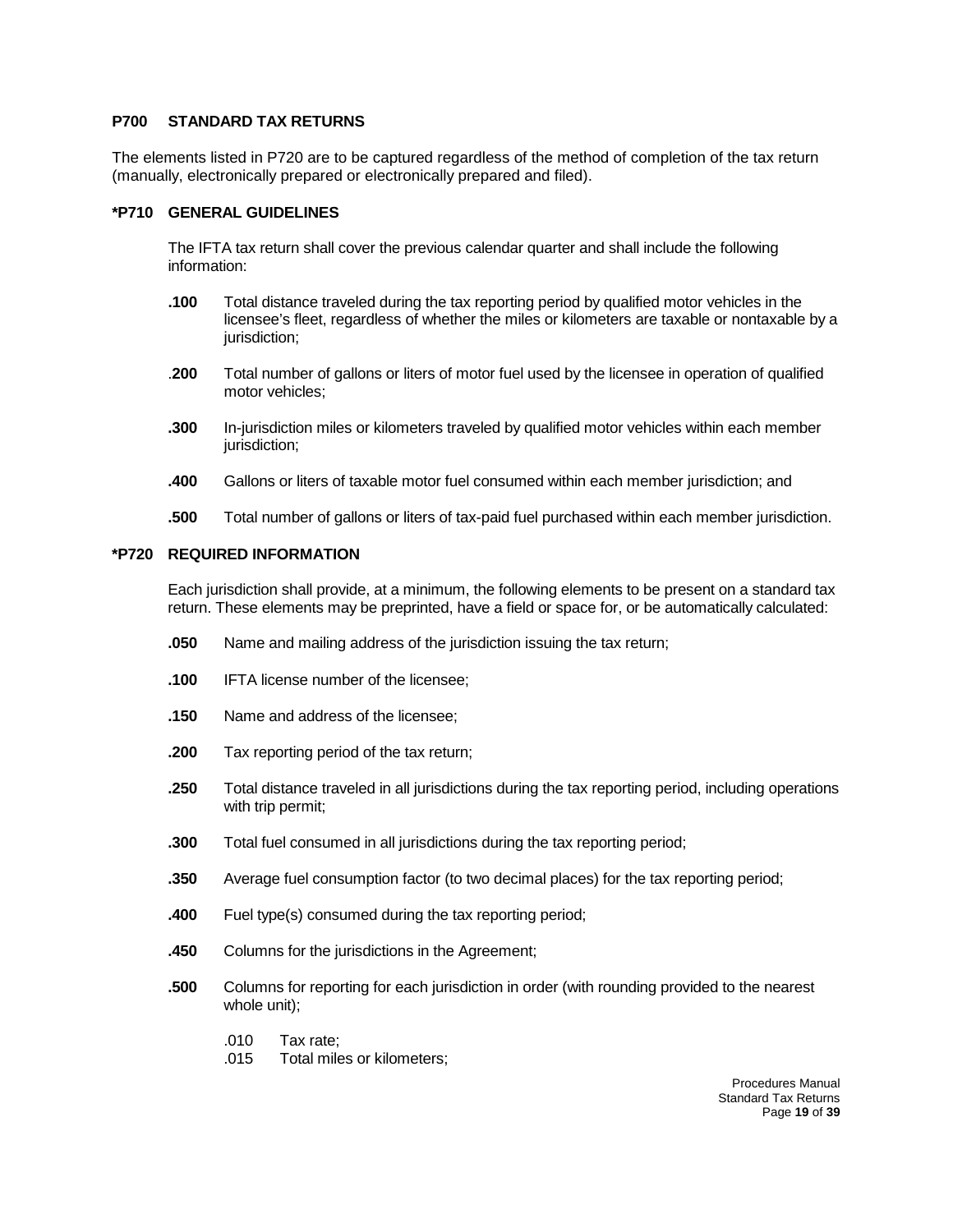- .020 Total taxable miles or kilometers;
- .025 Taxable gallons or liters;
- .030 Tax paid gallons or liters;
- .035 Net taxable gallons or liters;
- .040 Tax due;
- .045 Interest due; and
- .050 Total due;
- **.550** Totals for the columns that are listed under P720.500 with the exception of P720.500.010 and P720.500.045;
- **.600** Penalty or late filings fees (\$50.00 or 10 percent of the tax, whichever is greater);
- **.650** Total remittance of the tax return;
- **.700** Date of the submitted tax return;
- **.750** Signature of the person filing the licensee's tax return, unless the licensee is filing electronically in accordance with R940.300 and P160.
- **.800** Title of the person filing the licensee's tax return; and
- **.850** Telephone number of the person filing the licensee's tax return.

A space for previous balances may be included.

#### **\*P730 CONVERSION RATES AND MEASUREMENTS**

When the membership includes a member jurisdiction other than a U.S. jurisdiction, conversion rates and measurements must be printed on all standard tax returns or instructions provided with tax returns. If the conversion rates and measurements are not printed on the tax returns, or if specific instructions including those conversion rates and measurements are not included with tax returns, either the IFTA, Inc. web-site or the base jurisdiction's web-site shall be referenced on the tax return instructions, provided those sites contain the current conversion rates and measurements. (See IFTA Articles of Agreement, Section R222 regarding the definition of a gallon of compressed natural gas, and R237 regarding the definition of a liter of compressed natural gas. Also see IFTA Procedures Manual Section P1300 regarding conversion rates and measurements between U.S. and Canadian jurisdictions.)

> Procedures Manual Standard Tax Returns Page **20** of **39**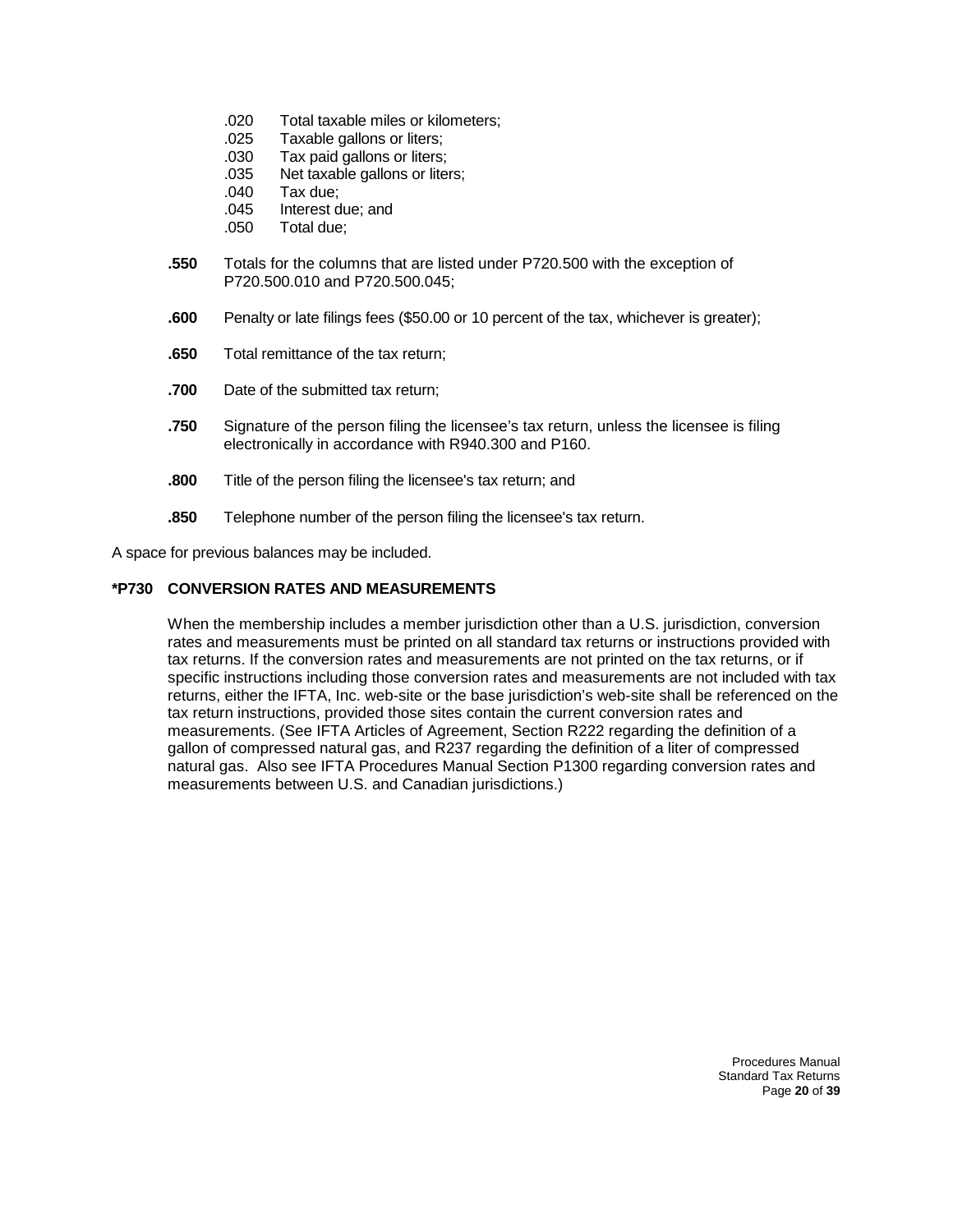- **P710** IFTA Ballot 16-2004 amended the IFTA Procedures Manual to provide greater clarity and make **P720** the language more consistent with all of the IFTA Governing Documents and was effective January 1, 2006.
- **P720** IFTA Ballot 4-1997 amended IFTA Procedures Manual Section P720 to provide that a space for previous balances on an IFTA tax report is discretionary was effective November 6, 1997.

#### **[EDITOR'S NOTE: In light of the passage of Ballot 4-1997 effective November 6, 1997, Commentary resulting from the ratification of Issue 50-97 is for historical reference only.]**

- **P720** In July 1997, the membership ratified inclusion of Consensus Board Interpretation, Issue 50-97, as narrative to IFTA Procedures Manual Section P720.
- ISSUE: Are the tax reports issued by jurisdictions who automatically refund credit balances required to have a space for previous balances?

#### BOARD INTERPRETATION:

A jurisdiction that automatically refunds credit balances is not required to include a space for previous balances on the IFTA tax report.

- **P720** IFTA Ballot 1-2013 amended the IFTA Procedures Manual, Section P720 update to the IFTA Procedures Manual to include the necessary requirements for filing an IFTA tax return, regardless of the manner filed and was effective January 1, 2015.
- **P720.250** See commentary at IFTA Procedures Manual Section P130 regarding amendments to
- **P720.350** accommodate jurisdictions outside of the United States. **P720.500**
- **P720.550** IFTA Ballot 9-2006 amended IFTA Procedures Manual Section P720 to clarify column total requirements on an IFTA tax return and was effective November 21, 2006.
- **P720.550** IFTA Ballot 8-2007 amended the IFTA Procedures Manual to eliminate the requirement to total the interest as required under the IFTA Procedures Manual and was effective on January 1, 2008.
- **P720.750** IFTA Ballot 10-2005 amended IFTA Procedures Manual Section to recognize electronic submissions for purposes of the license application process and was effective December 31, 2006.
- **P720.750** An incorrect reference to the Articles of Agreement was corrected.
- **P730** IFTA Ballot 7-2003 amended IFTA Procedures Manual Section P730 to provide that a jurisdictions may reference on its tax returns or instructions the IFTA, Inc. web site or its own web site for tax rates and conversion rates, so long as those rates are current and was effective October 10, 2003.
- **P730** IFTA Ballot 16-2004 amended the IFTA Procedures Manual to provide greater clarity and make the language more consistent with all of the IFTA Governing Documents and was effective January 1, 2006.

Procedures Manual Standard Tax Returns Page **21** of **39**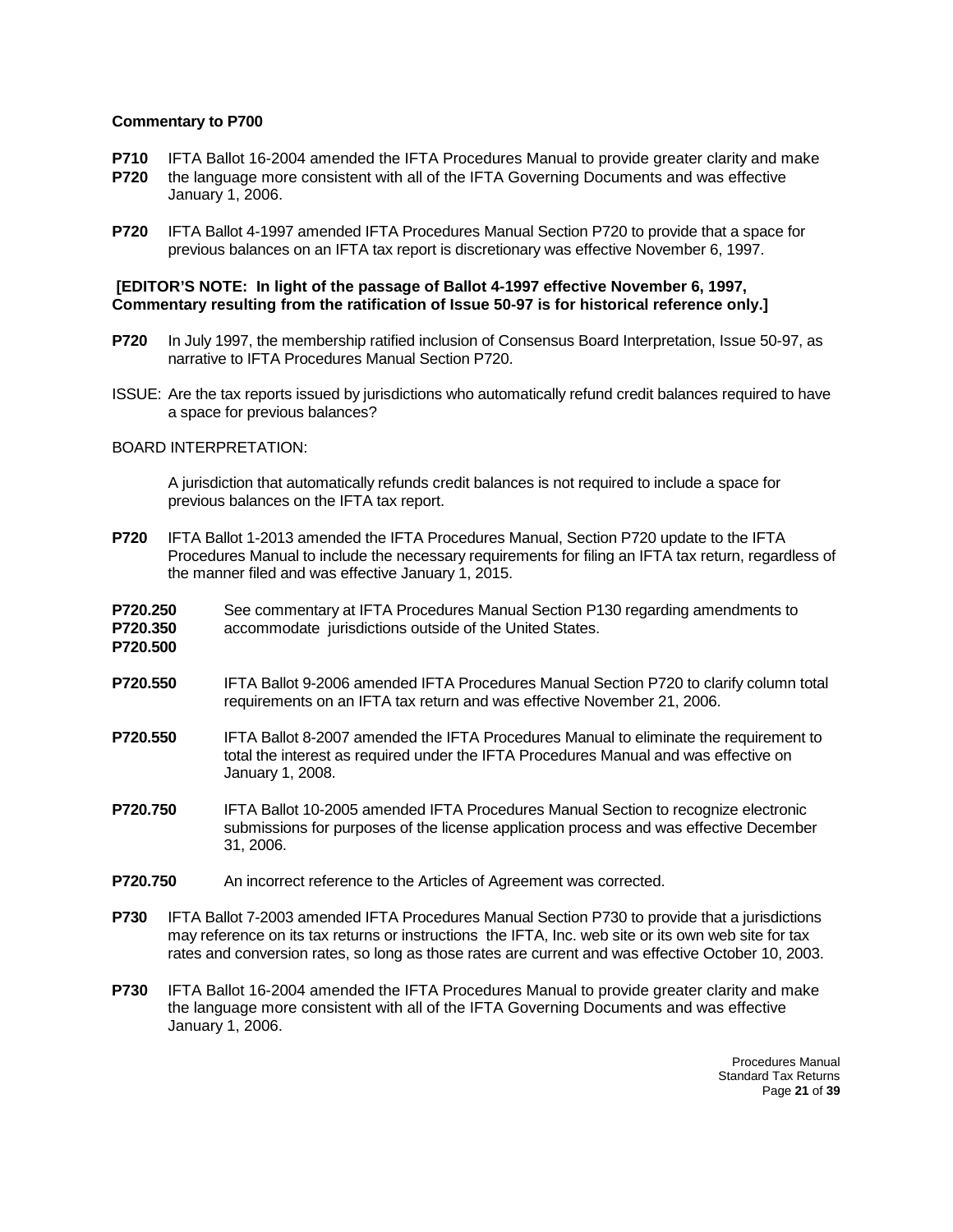**P730** IFTA Ballot 3-2013 amended the IFTA Procedures Manual to provide greater clarity and reference Gallon and Liter definitions in the Articles of Agreement and was effective July 1, 2015.

> Procedures Manual Standard Tax Returns Page **22** of **39**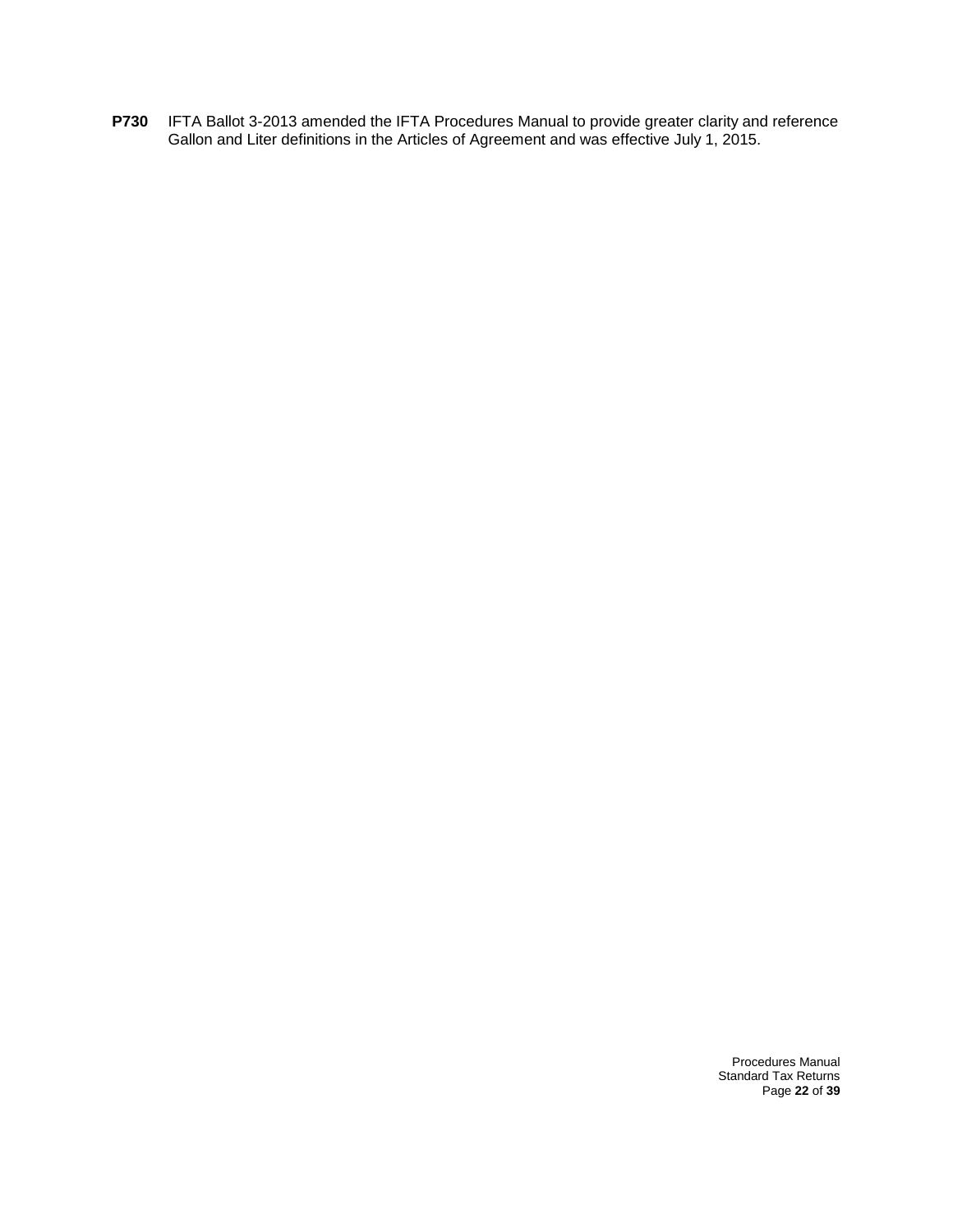## **P800 TAX RETURN PROCESSING**

Tax reports shall be processed by each jurisdiction in accordance with the procedures adopted by the member jurisdictions.

> Procedures Manual Tax Return Processing Page **23** of **39**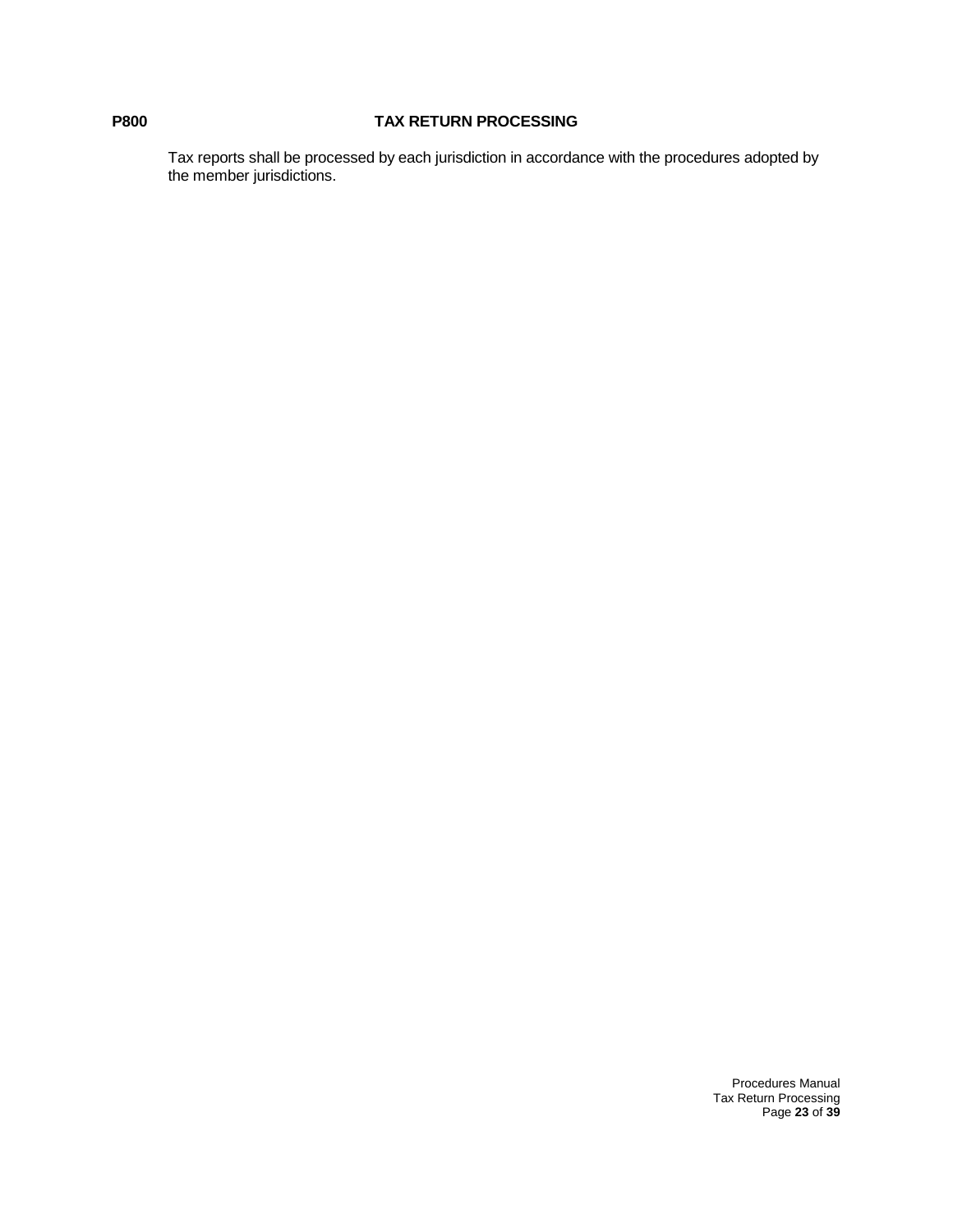#### **P900 BASE JURISDICTION RECORDKEEPING**

#### **\*P910 LICENSEE RECORDS**

The base jurisdiction shall maintain fuel tax records for licensees based in that jurisdiction for a period of five years or until they have been examined as part of a Program Compliance Review and the Final Report has been issued, whichever is later. The records shall contain, but not be limited to, the following:

- **.050** Tax returns;
- **.100** Applications;
- **.150** Audit findings and work papers;
- **.200** Refund requests;
- **.250** Notifications issued for debit or credit balances by the base jurisdiction;
- **.300** Payments of taxes made to the base jurisdiction;
- **.350** Funds received from and transmitted to other jurisdictions. Such records shall identify licensees and remittances from each licensee;
- **.400** Cancellation of licensee requests;
- **.450** Requests for hearing to resolve assessments made by the base jurisdiction; and
- **.500** Results of administrative hearing process.

### **\*P920 PRESERVATION OF RECORDS**

These records, which may be kept on microfilm, microfiche, or any other computerized or condensed record storage system which meets the legal requirements of the base jurisdiction, shall be made available to any member jurisdiction upon request.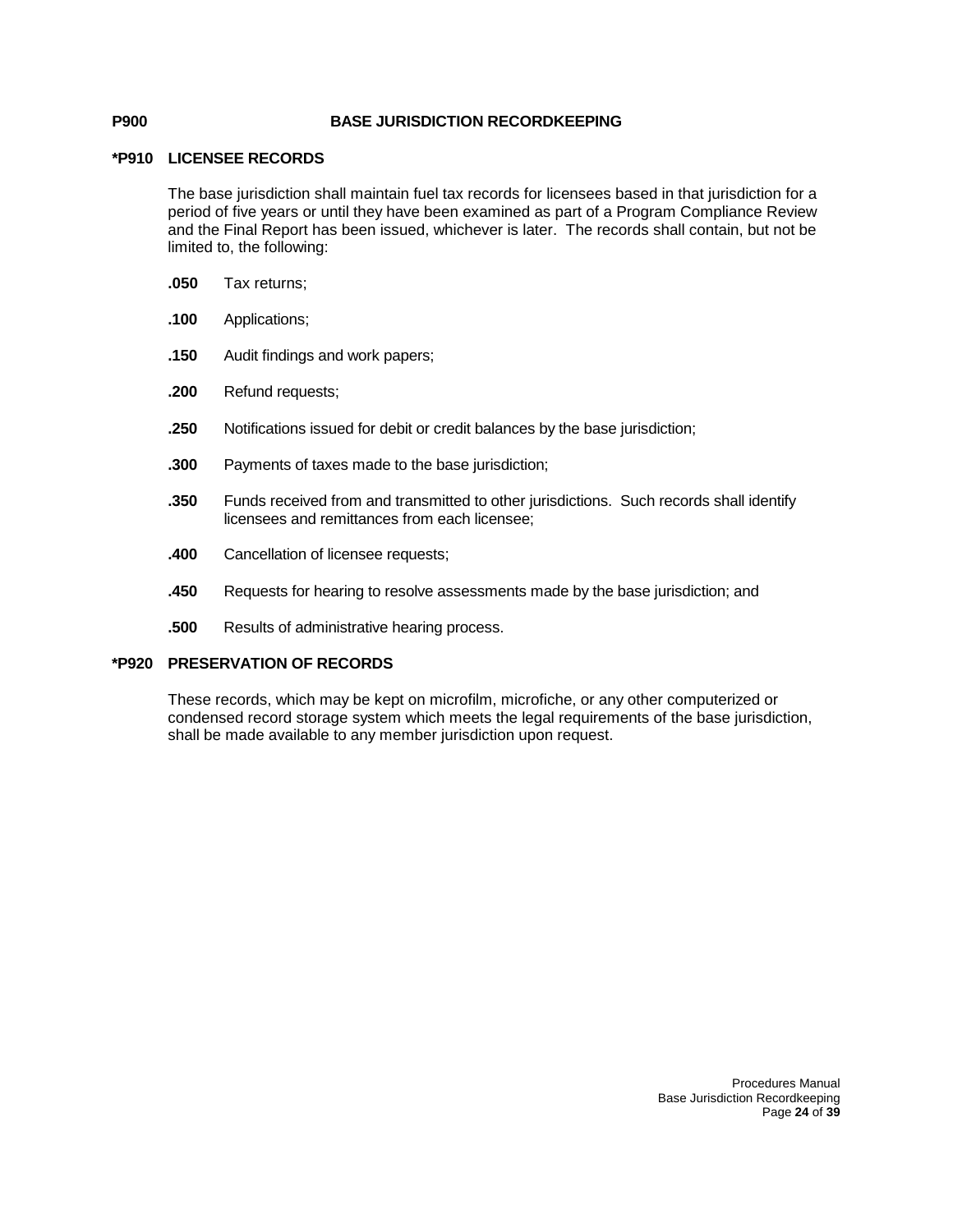- **P910** See commentary at IFTA Procedures Manual Section P130 regarding amendments to accommodate jurisdictions outside of the United States.
- **P910** IFTA Ballot 2-2009 amended the IFTA Procedures Manual to change the IFTA program compliance review cycle from four (4) to five (5) years effective January 1, 2011.
- **P920** Ballot 13-2001 amended IFTA Procedures Manual Section P920 to add subsection .300 and was effective January 1, 2003.
- **P910** IFTA Ballot 16-2004 amended the IFTA Procedures Manual to provide greater clarity and make the language more consistent with all of the IFTA Governing Documents and was effective January 1, 2006.
- **P920** Ballot 13-2001 amended IFTA Procedures Manual Section P920 to add subsection .300 and was effective January 1, 2003.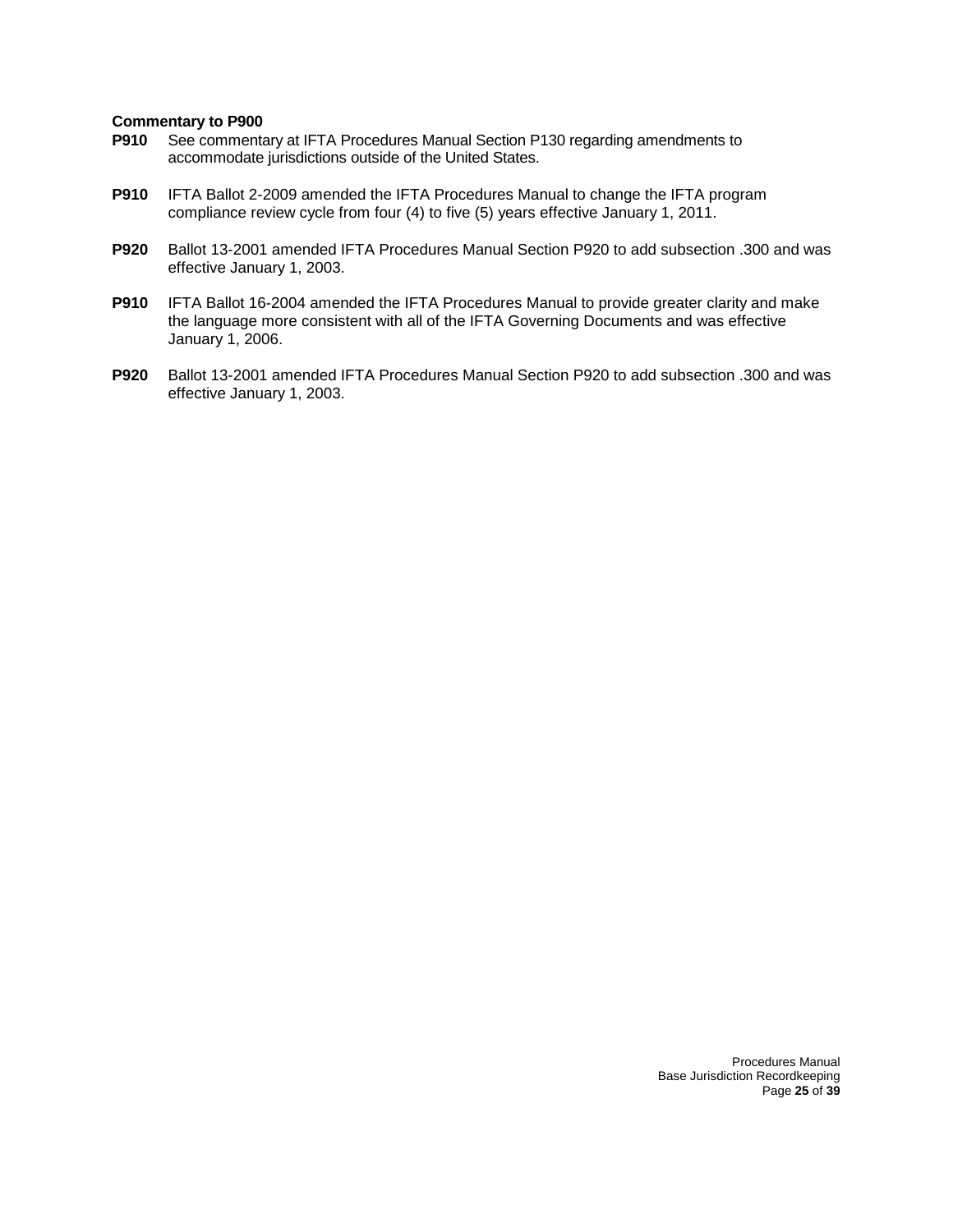#### **P1000 BASE JURISDICTION ACCOUNTING**

#### **P1010 UNIFORM NUMBERING SYSTEM**

A uniform account numbering system shall be adopted and used by all member jurisdictions as specified in the IFTA Procedures Manual.

#### **\*P1020 EXCHANGE RATE**

The exchange rate of U.S./Canadian funds shall be the U.S. Federal Reserve Board index rate at noon Eastern time of the third Monday of the month immediately preceding each quarter and will be used for all tax returns and other taxable transactions occurring for the subsequent quarter.

The repository will furnish the converted tax rates to the member jurisdictions upon the completion of the calculations specified in IFTA Procedures Manual Section P1310. The converted tax rates will be used for all tax returns, audit assessments, and other taxable transactions occurring for the applicable quarter.

#### **\*P1030 U.S. AND CANADIAN FUNDS TRANSFERS**

#### **.100 Transmittals from the United States**

Transmittal reports submitted by a U.S. jurisdiction to a Canadian jurisdiction will be in U.S. customary measures and U.S. dollars. All funds transmitted by U.S. jurisdictions to Canadian jurisdictions will be forwarded in U.S. dollars.

#### **.200 Transmittals from Canada**

Transmittal reports submitted by a Canadian jurisdiction to a U.S. jurisdiction will be in either U.S. customary measures and U.S. dollars, or International customary measures and Canadian dollars. All funds transmitted by Canadian jurisdictions to U.S. jurisdictions will be in U.S. dollars.

If a conversion is required from Canadian to U.S. dollars it shall be done using the Bank Of Canada exchange rate that was posted by 4:30 PM Eastern Time. A fund conversion prior to 4:30 PM Eastern Time will be converted using the prior day's rate and a fund conversion at 4:30 PM Eastern Time or after will be converted using the current day's rate. The amount to be converted into U.S. dollars will be net the cost of converting.

#### **.300 Funds Transfers**

Funds being transmitted from one jurisdiction to another jurisdiction shall include documentation of at least the following:

- .005 Indication of which transmittal report(s) the funds are for;
- .010 The gross amount being transmitted;
- .015 The currency of funds U.S. or Canadian dollars (if applicable);
- .020 The conversion rate and the date of the conversion rate (if applicable);
- .025 The cost of conversion (if applicable); and
- The net amount being transmitted (if applicable).

Procedures Manual Base Jurisdiction Accounting Page **26** of **39**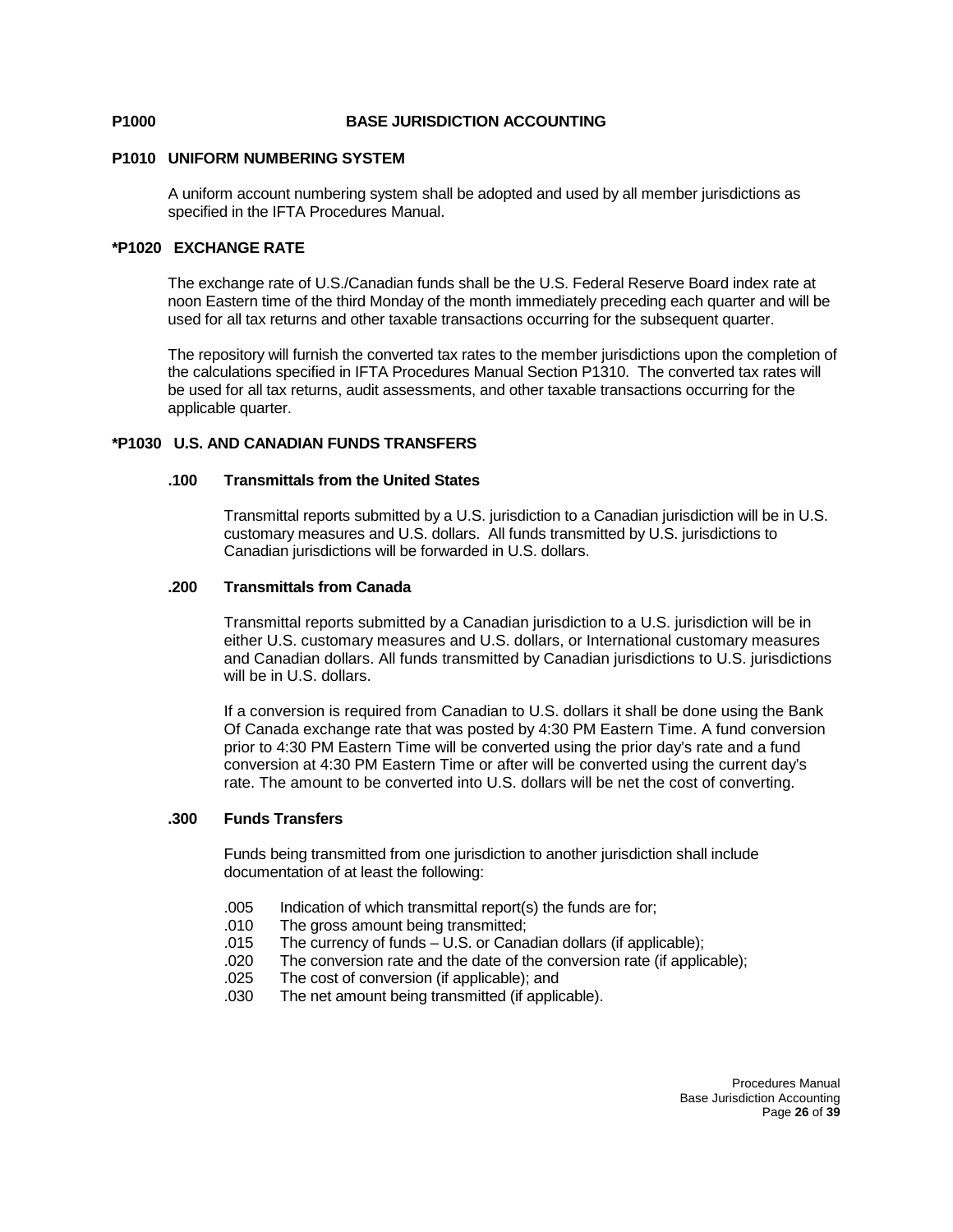### **\*P1040 MONTHLY TRANSMITTALS**

### **Outgoing Transmittals**

Each member jurisdiction shall forward transmittal data listings related to tax returns received during each month. Transmittal data listings and related funds must be forwarded monthly in accordance with the transmittal and funding calendar prepared by the Clearinghouse Advisory Committee and approved by the IFTA, Inc. Board of Trustees. The funds and the supporting transmittal data listings may be sent separately. A report of no activity is required for each member jurisdiction if no revenue was collected on its behalf.

#### **Incoming Billing Transmittals**

In the event a transmittal data listing to another jurisdiction results in money being owed to the base jurisdiction, the jurisdiction being billed shall remit payment to the base jurisdiction in accordance with the transmittal and funding calendar prepared by the Clearinghouse Advisory Committee and approved by the IFTA, Inc. Board of Trustees.

The transmittal data listing shall contain, but not be limited to, the following information:

- **.050** The base jurisdiction's name;
- **.100** The reporting period that the transmittal data listing is for;
- **.150** The account number of each licensee being reported;
- **.200** The total miles or kilometers reported for each licensee for that jurisdiction;
- **.250** The total taxable miles or kilometers reported for each licensee for that jurisdiction;
- **.300** The reported fleet fuel consumption factor for each licensee;
- **.350** The reported taxable gallons or liters for each licensee for that jurisdiction;
- **.400** The reported tax paid gallons or liters for each licensee for that jurisdiction;
- **.450** The net taxable gallons or liters for each licensee for that jurisdiction;
- **.500** The tax due for each licensee for that jurisdiction;
- **.550** The interest due for each licensee for that jurisdiction;
- **.600** The total due for each licensee for that jurisdiction;
- **.650** The amount deficient from partial payment for each licensee for that jurisdiction; and
- **.700** The summary totals of items listed in IFTA Procedures Manual Sections P1040.200, P1040.250, and P1040.350 through P1040.650.

### **\*P1050 NUMBERING OF MONTHLY TRANSMITTALS**

The base jurisdiction is responsible for consecutively numbering each set of transmittals to each jurisdiction for each calendar year. At the end of each calendar year, each read only Clearinghouse member jurisdiction shall notify other jurisdictions of the number of transmittals that have been sent that calendar year.

> Procedures Manual Base Jurisdiction Accounting Page **27** of **39**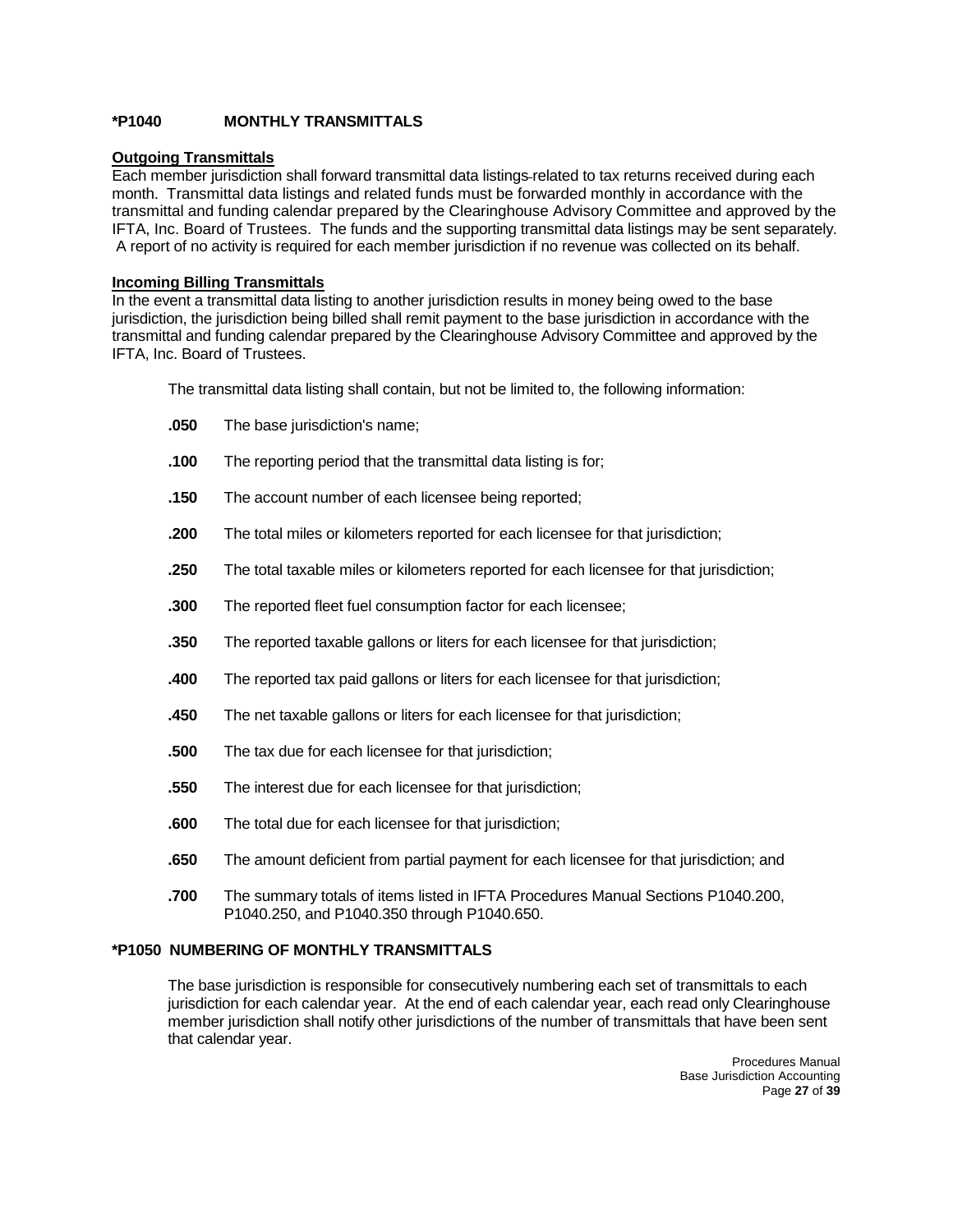#### **\*P1060 ALLOCATION OF TAX**

Should a licensee file a tax return showing taxes due and fail to remit payment in full with the tax return, the base jurisdiction may choose one of two options in remitting the appropriate tax to other member jurisdictions:

#### **.100 Option 1**

The base jurisdiction may allocate the actual tax payment to the other members based on the following formula:

| Allocation to | =Net Tax Due Each Member_x Money Available |             |
|---------------|--------------------------------------------|-------------|
| Members       | Net Tax Due All Members                    | To Allocate |

#### **.200 Option 2**

When a licensee files a tax return and fails to remit full payment with the tax return, full payment of the reported tax and interest, if any, will be made by the base jurisdiction to the member jurisdictions involved. The base jurisdiction will assume the liabilities for the payments made to the other jurisdictions. The base jurisdiction will then be responsible for collection of the unpaid tax and interest due from the licensee and will follow the methods of collection governed by the laws of the base jurisdiction and administrative procedures of the Agreement.

- **.010** If a base jurisdiction cannot collect all or a portion of the monies due from a licensee, the base jurisdiction will be entitled to a refund of the monies that were previously distributed to other member jurisdictions. The amount of monies owed to the base jurisdiction must be deemed as uncollectible for one or more of the following reasons:
	- .001 No licensee assets available to the base jurisdiction;
	- .002 Filing of bankruptcy and/or the subsequent disposal of all the licensee's assets;
	- .003 Failure to collect delinquent monies for a 60-day period; or
	- .004 Provisions of base jurisdiction's laws that establish an uncollectible tax account.
- **.020** The refund of the monies to the base jurisdiction will be made by an adjustment made to the monthly jurisdiction transmittal detailing the reversal of the monies to be refunded. Member jurisdictions may require that work papers and other documentation obtained in the course of collection be submitted to them.
- **.030** After the money is refunded to the base state jurisdiction, the unpaid monies that are owed are then the responsibility of the member jurisdiction.

Procedures Manual Base Jurisdiction Accounting Page **28** of **39**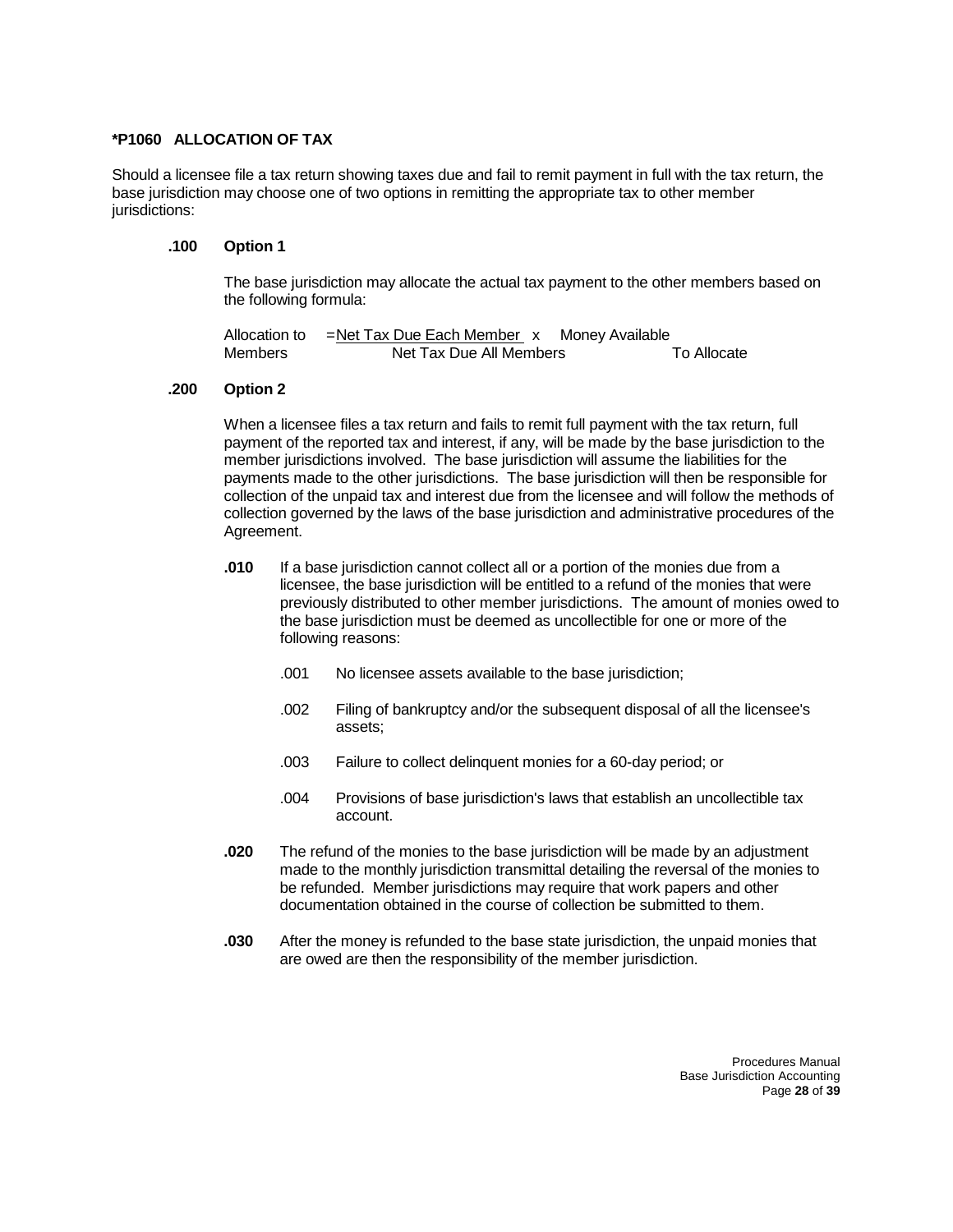### **P1070 CREDIT FOR TAX-PAID PURCHASES**

Each jurisdiction will allow full credit for tax paid purchases, and any excess of tax paid over tax liability in any member jurisdiction will be credited in full to the licensee's tax liability in other member jurisdictions or to the licensee's account ledger as appropriate (see IFTA Agreement Manual Section R1000 and R1100).

> Procedures Manual Base Jurisdiction Accounting Page **29** of **39**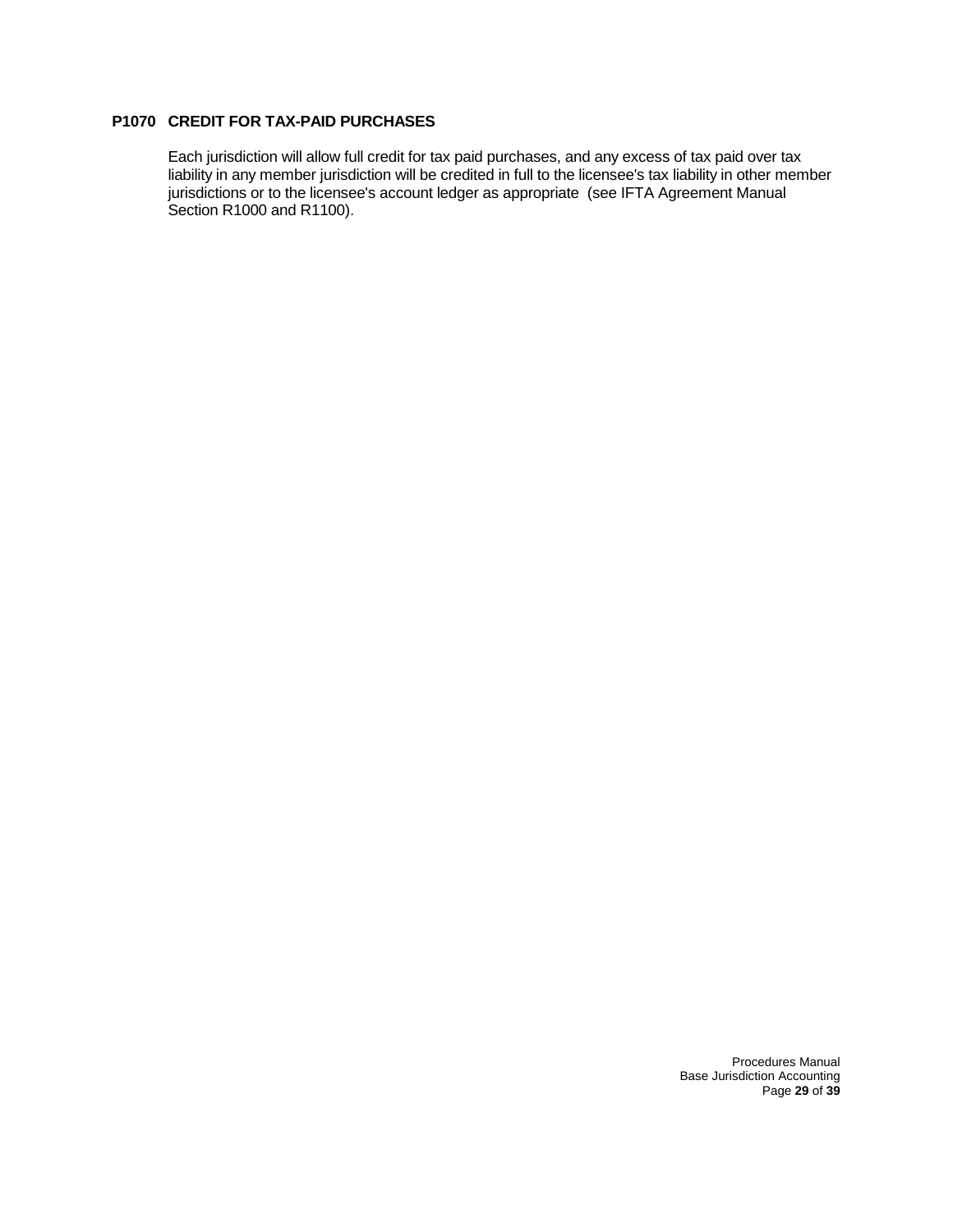- **P1020** Ballot 21-91 amended IFTA Procedures Manual Sections P1020 and P1120. This ballot provides for the notification of tax rates, converted tax rates and measurements for use by the repository and member jurisdictions, including jurisdictions outside of the United States. The effective date of IFTA Ballot 21-91 was December 15, 1992.
- **P1020** See commentary at IFTA Procedures Manual Section P130 regarding amendments to accommodate jurisdictions outside of the United States.
- **P1030** See commentary at IFTA Procedures Manual Section P130 regarding amendments to accommodate jurisdictions outside of the United States.
- **P1030** Ballot 7-1998 amended IFTA Procedures Manual Section P1030 to clarify the reporting requirements of the transmittal of information and funds between U.S. and Canadian jurisdictions and was effective July 1, 2000
- **P1030** Ballot 6-2001 amended IFTA Procedures Manual Section P1030 to add the heading only for .300 and was effective November 26, 2001.
- **P1030** Ballot 2-2018 amended the IFTA Procedures Manual Section 1030 a change in the reference to be used if a conversion from Canadian to U.S. dollars is required for the transmittal reports including a funding conversion time effective December 1, 2018.
- **P1040** IFTA Ballot 4-1994 amended IFTA Procedures Manual Section P1040 to provide a deadline for paying billing transmittals and was effective July 1, 1996.
- **P1040** In July 1996, the membership unanimously ratified inclusion of Consensus Board Interpretations, Issues 46-96 and 48-96, as narrative to IFTA Procedures Manual Section P1040.
- ISSUE: 46-96: A literal interpretation of Section P1040 of the IFTA Procedures Manual suggests transmission of funds sent separately from transmittal reports is not allowed. Are separate transmissions of funds and reports allowed? If separate transmissions are allowed, which date should be used to determine whether transmittals are timely?

#### BOARD INTERPRETATION:

A jurisdiction may transmit funds separately from the transmittal report. If a jurisdiction chooses to transmit funds separately from the transmittal report, the date of the transmission of funds is the date that will be used in a Program Compliance Review to determine timely transmittal.

- ISSUE: 48-96: Two questions were posed by the Tax Information Group for EDI Requirements (TIGERS) participants.
- QUESTION 1: Should the monthly transmittal reports contain summary totals when all of the details are provided on the transmission?

#### BOARD INTERPRETATION:

The summary totals on a transmittal report required at IFTA Procedures Manual Section P1040.700 are provided in an electronic transmission because the total is calculated by the recipient from the details provided.

> Procedures Manual Base Jurisdiction Accounting Page **30** of **39**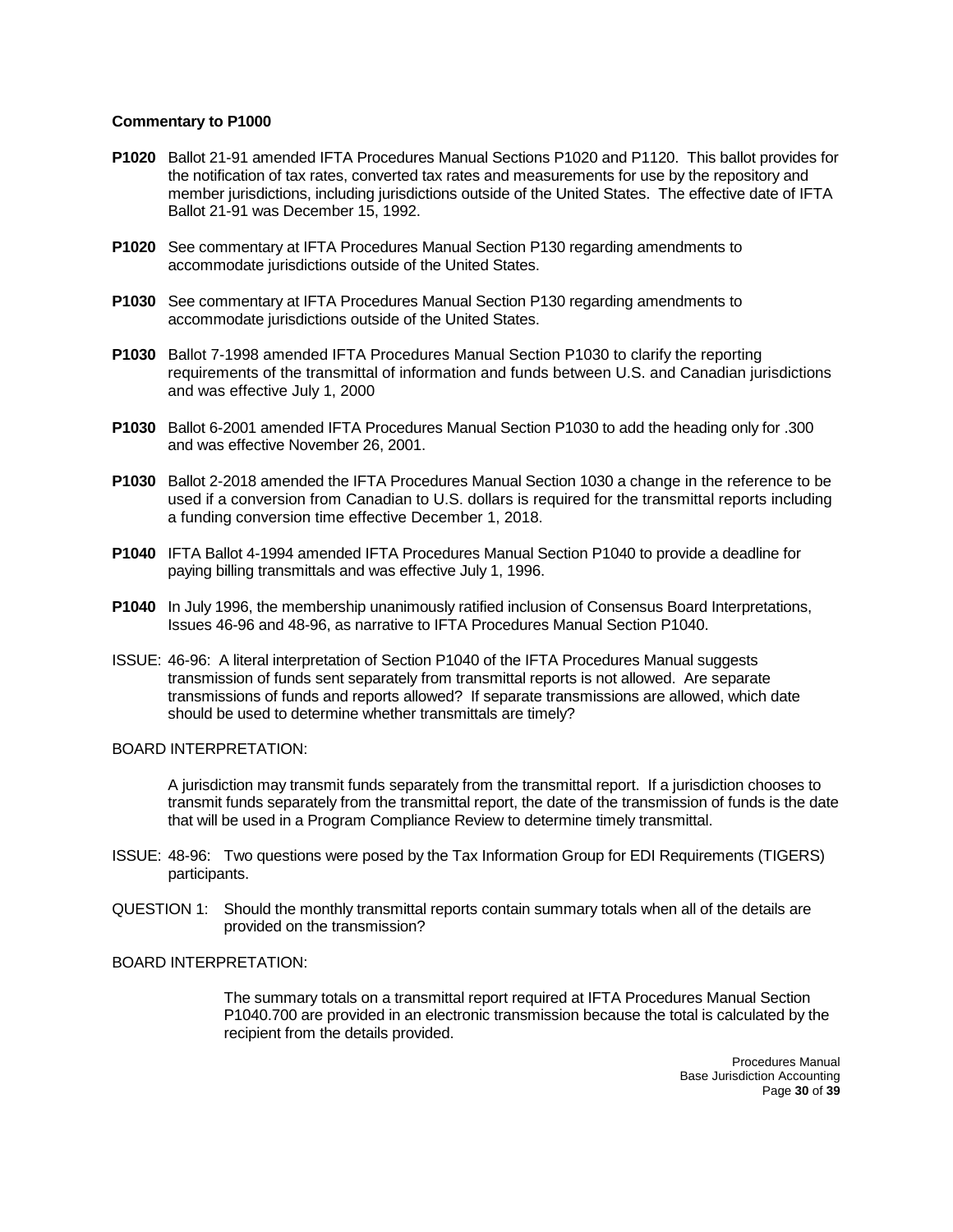QUESTION 2: Can an indicator be placed on the EDI mapping of the transmittal to allow the sender of the transmittal to denote the type of currency used (US or Canadian)?

### BOARD INTERPRETATION:

The IFTA Procedures Manual, Section P1040 provides, in part: "[t]he transmittal shall contain, but not be limited to, the following information:". Nothing prohibits an indicator being placed on the EDI mapping of a transmittal report to allow the sender to denote the type of currency used.

**P1040** IFTA Ballot 8-1996 amended IFTA Procedures Manual Section P1040 to provide that funds transmittals and remittance listings must be forwarded to each jurisdiction each month but may be sent separately and was effective July 1, 1998.

**P1040.200** See commentary at IFTA Procedures Manual Section P130 regarding amendments to **P1040.250** accommodate jurisdictions outside of the United States. **P1040.300 P1040.350 P1040.400 P1040.450**

- **P1040.650** In July 1995, the membership unanimously ratified inclusion of Consensus Board **P1040.700** Interpretation 45-95 as narrative to IFTA Procedures Manual P1040.650 and P1040.700.
- ISSUE: Does a jurisdiction utilizing the "Option 2" method need to include the information required in Section P1040.650 and the summary total of amount deficient required in Section P1040.700 on their transmittal form?

#### BOARD INTERPRETATION:

A jurisdiction utilizing the "Option 2" method does not have an "amount deficient from partial payment" from a licensee to report on a transmittal report because the full amount due from the licensee is transmitted to the member jurisdictions. Therefore, a space for this information is not required on the transmittal report form.

- **P1040** Ballot 1-2008 amended the IFTA Procedures Manual Section P1040 to make the changes necessary to facilitate the electronic exchange of data and funds among Clearinghouse participants and allow additional time for all member jurisdictions to make payments and was effective January 1, 2010.
- **P1050** Ballot 6-1993 amended IFTA Procedures Manual Section P1050 to require jurisdictions to consecutively number their transmittals. Annually, jurisdictions must notify other jurisdictions of the number of transmittals sent during the calendar year. The numbers were intended to simplify the tracking of transmittals. The ballot was effective July 1, 1995, however, it was the opinion of the IFTA, Inc. Board of Trustees that a January 1, 1996 implementation would be acceptable.
- **P1050** Ballot 2-2008 amended the IFTA Procedures Manual Section P1050 and eliminated the requirement for all IFTA Clearinghouse member Jurisdictions to send year end notification to other IFTA Clearinghouse member jurisdictions of how many transmittals were sent for the calendar year. For Clearinghouse participant jurisdictions, this information is readily available on the Clearinghouse. Additionally there was grammatical error and an "of" was added to the last sentence of P1050.

Procedures Manual Base Jurisdiction Accounting Page **31** of **39**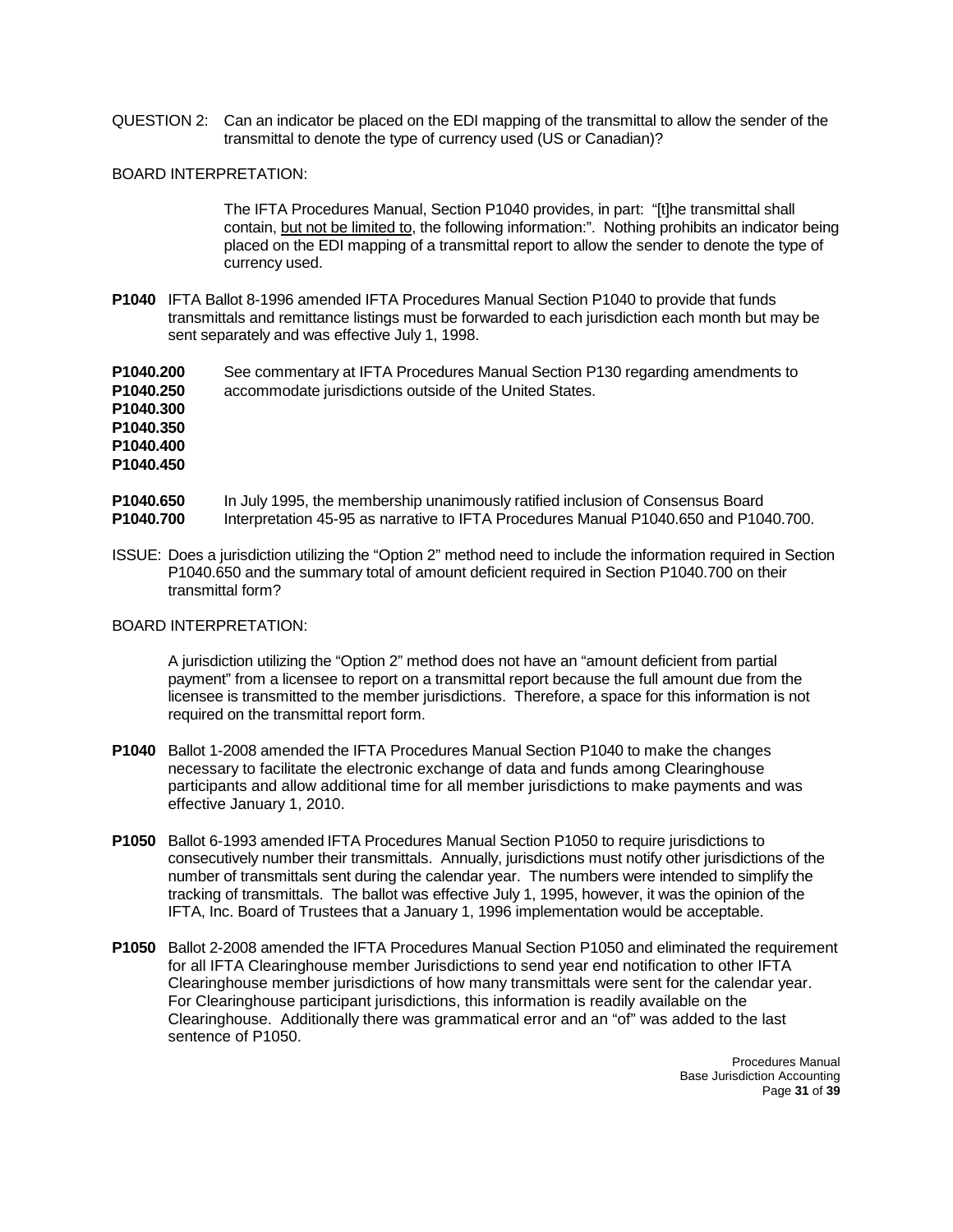- **P1050** Ballot 1-2015 amended the IFTA Procedures Manual Section P1050 to remove the requirement for Clearinghouse members to notify all "read only" Clearinghouse members of the number of transmittals that have been sent that calendar year and was effective March 25, 2016.
- **P1060** IFTA Ballot 16-2004 amended the IFTA Procedures Manual to provide greater clarity and make the language more consistent with all of the IFTA Governing Documents and was effective January 1, 2006.

Procedures Manual Base Jurisdiction Accounting Page **32** of **39**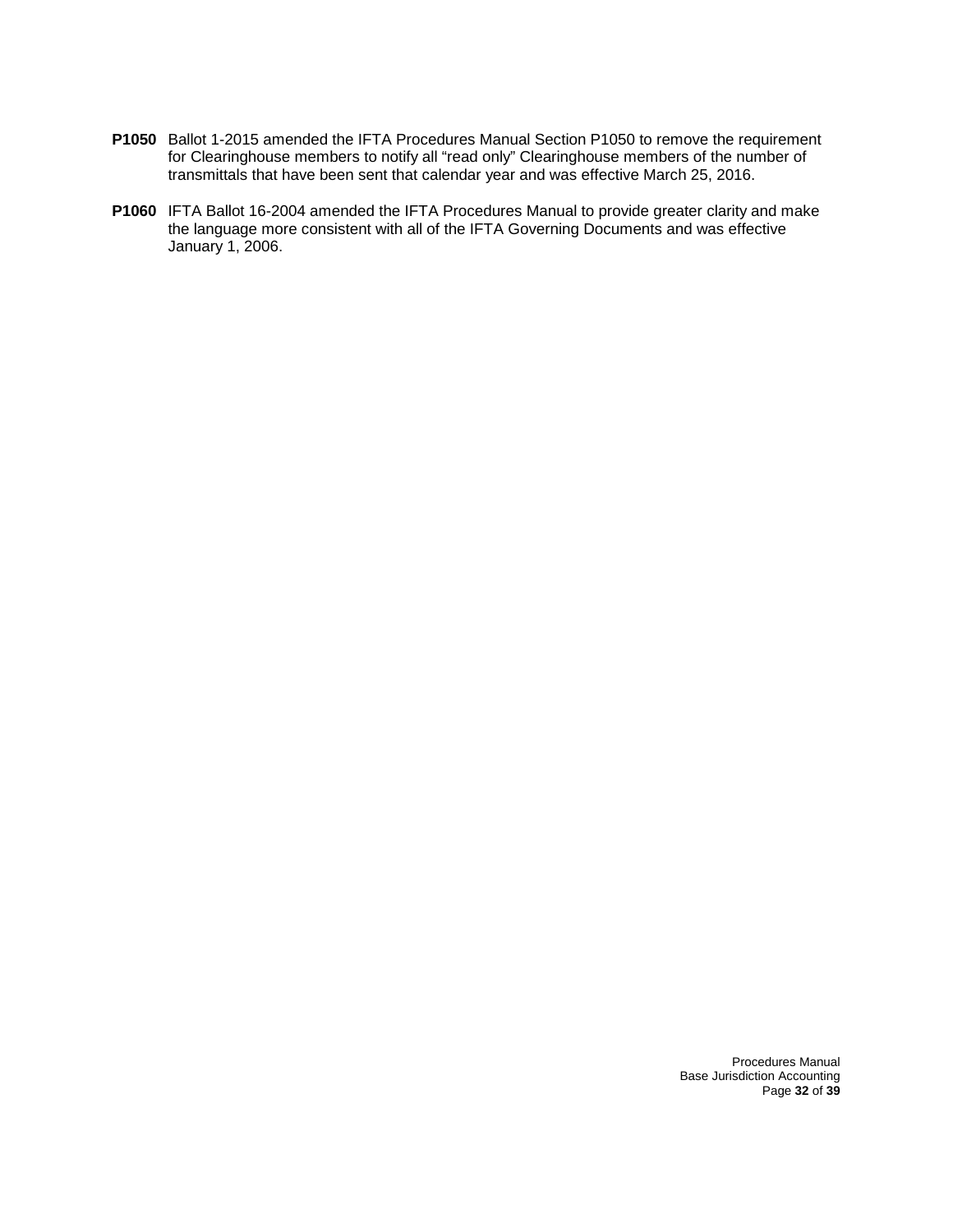#### **P1100 BASE JURISDICTION REPORTING**

#### **\*P1110 ANNUAL REPORTING**

#### **.100 Reporting Requirement**

All jurisdictions which are members under this Agreement shall submit an annual report by March 1 for the preceding calendar year to the repository for distribution to each member jurisdiction.

### **.200 Reporting Period**

The report shall be for the period beginning with the date of membership through December 31 and for each calendar year thereafter.

#### **.300 Required Information**

Content of the annual report to member jurisdictions shall include:

- .005 Number of total IFTA accounts (this includes new accounts, active accounts and accounts that were suspended, revoked or canceled as of December 31<sup>st</sup> of each year), which shall consist of all licensees that are issued an IFTA license and decals for a licensing year excluding licensees who were issued credentials in error and returned those credentials to the base jurisdiction;
- .010 Number of accounts audited;
- .015 Number of accounts audited with assessment;
- .020 Number of new licensees which shall consist of all new accounts licensed, but does not include licensees renewed or reinstated, for the registration year being reported or previously registered in another member jurisdiction; and
- .025 Number of sets of decals issued;
- .030 Price per set of decals; and
- .035 Application fee amounts, including license fees, reinstatement fees, and other fees.
- .040 Name of the IFTA processing system (in-house or provider/vendor name) utilized by each jurisdiction.

#### **.400 Exemption Database**

- .005 All jurisdictions which are members under this Agreement shall confirm the Exemption Database is up to date by March 1 of every year.
- .010 In the event of a subsequent change to an exemption after March 1, member jurisdictions are required to update the Exemption Database within 30 days of the effective change.

Procedures Manual Base Jurisdiction Reporting Page **33** of **39**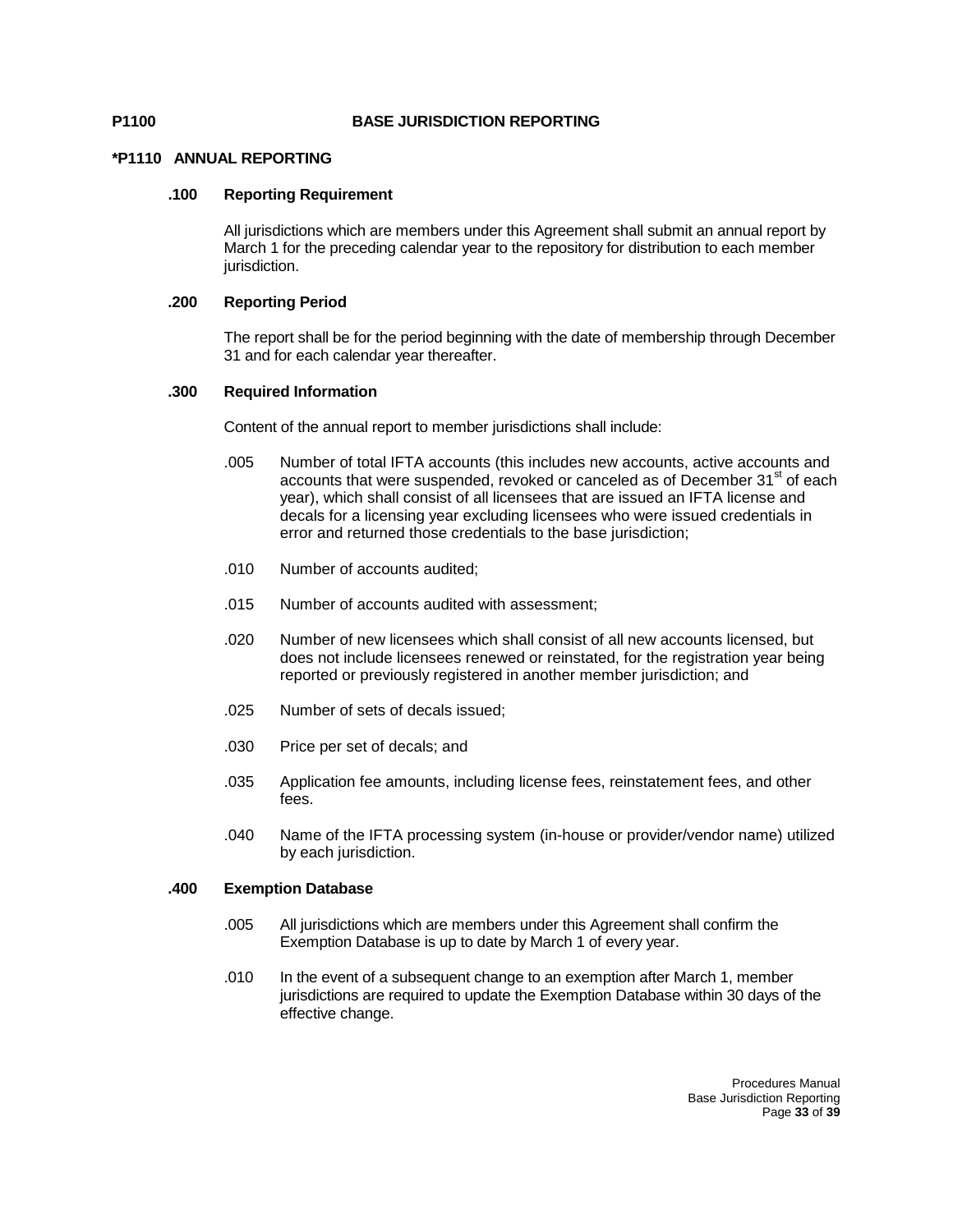#### **\*P1120 TAX RATE REPORTING**

#### **.100 Reporting Requirement**

Member jurisdictions are required to notify the repository at the earliest possible time of a change in their tax rate. The repository will then immediately notify each member jurisdiction.

#### **.200 Distribution of Tax Rate and Conversion Information**

The repository will disseminate to the member jurisdictions the U.S. and Canadian tax rates converted in accordance with the procedures specified in the IFTA Procedures Manual. The repository will also provide an information table that will include the converted tax rates and measurements for miles/kilometers and gallons/liters. The repository shall provide the tax rates and conversion information to all member jurisdictions by the first Monday of each quarter.

#### **.300 Failure to Report Tax Rate Changes**

If notification of a tax rate change is not received by the other jurisdictions at least 60 days prior to the due date of a quarterly tax return for which the change is effective, the other jurisdictions will be relieved from taking extraordinary measures to implement the change. The jurisdictions that failed to provide adequate notification may, however, collect any additional taxes due directly from the licensees in the other jurisdictions.

#### **\*P1130 REPORTING OF OTHER INFORMATION**

Every member jurisdiction shall advise the repository of all changes regarding tax-exempt miles/kilometers, non-taxable fuels, tax-exempt vehicles, or any other changes affecting the administration of the Agreement.

> Procedures Manual Base Jurisdiction Reporting Page **34** of **39**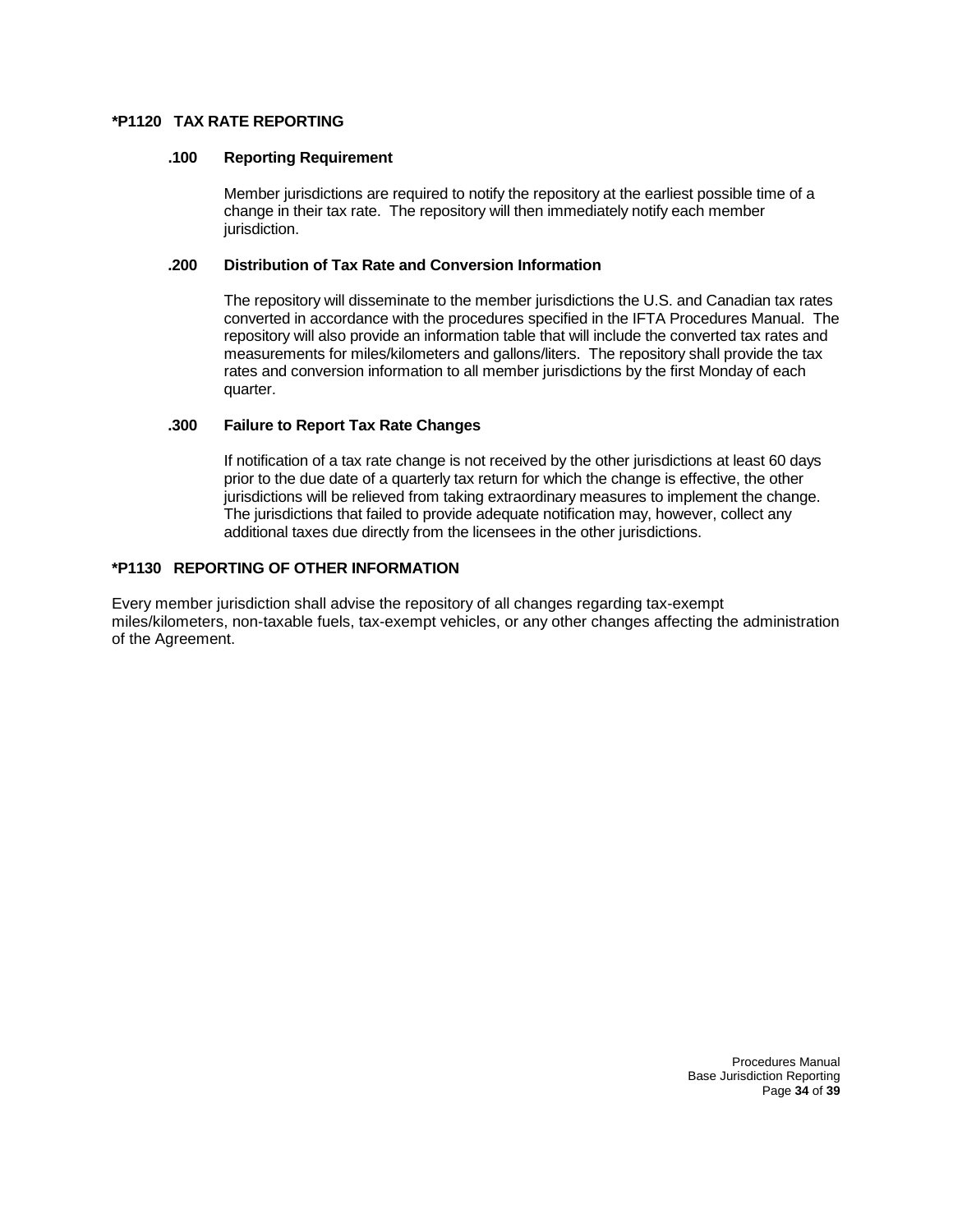- **P1110.300** IFTA Ballot 1-2010 amended the IFTA Procedures Manual, Section P1110.300. Deletions and additions were made to .005, .010, .015, .030, .035, and .040. The changes to the requirements are effective July 1 2011.
- **P1110.300.005** IFTA Ballot 7-1996 amended IFTA Procedures Manual Section P1110.300.005 to clarify which licensees the jurisdictions must include in their annual reports for distribution to member jurisdictions and was effective July 1, 1998.
- **P1110.300.025** Ballot 12-2005 amended IFTA Procedures Manual Section P1100.300.025 to delete the requirement that the current tax rate be provided and to add the requirement that the number of new licensees be included in the jurisdiction annual report and was effective January 1, 2007.
- **P1110.300** Ballot 3-2015 amended the IFTA Procedures Manual Section P1110.300 to remove the confusing verbiage related to the reporting of the number of accounts cancelled, suspended or revoked so all jurisdictions are reporting the same data.
- **P1110.400** IFTA Ballot 5-2012 amended the Procedures Manual to add the requirement for reporting Exemption data on an annual basis consistent with the Annual reporting requirements and was effective January 1, 2013.
- **P1120** IFTA requires each member to notify all other members of a change in the tax rate. The scope of work contained in the repository contract requires the repository to also notify all members of changes in tax rates. Ballot 90-255-3, passed on October 15, 1991, amended IFTA Procedures Manual Section P1120, eliminating this redundancy.
- **P1120** See commentary at IFTA Procedures Manual Sections P130 and P1020 regarding amendments to accommodate jurisdictions outside of the United States.
- **P1130** See commentary at IFTA Procedures Manual Section P130 regarding amendments to accommodate jurisdictions outside of the United States.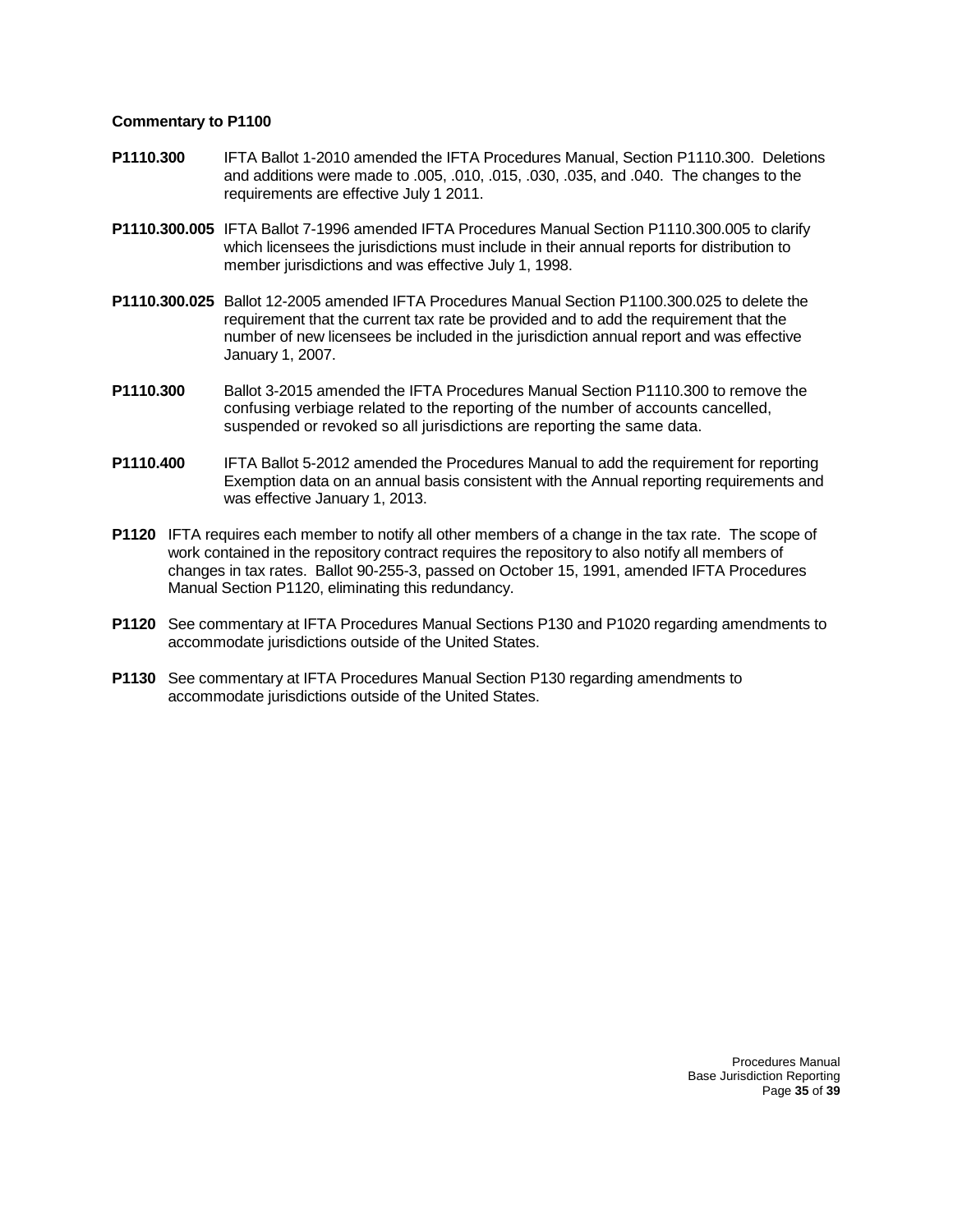### **P1200 PROGRAM COMPLIANCE REVIEWS**

#### **\*P1210 REVIEW REQUIREMENT**

Member jurisdictions shall permit periodic program compliance reviews to be performed to assure they are in compliance with the provisions of the Agreement. At the expense of the member jurisdictions conducting such reviews, they will be performed after the first year of implementation of the Agreement. The expenses of such reviews may be paid through the International Fuel Tax Association if funds are available. Beginning January 1, 1997, the program compliance reviews will be conducted according to a schedule developed by IFTA, Inc.

#### **\*P1220 PROGRAM COMPLIANCE REVIEW GUIDE**

Program compliance reviews shall be conducted in accordance with the procedures and specifications outlined in the IFTA Program Compliance Review Guide, which is published under separate cover.

#### **\*P1230 REQUIRED PARTICIPATION**

Jurisdictions will be required to participate in their appropriate share of program compliance reviews each year. No member jurisdiction will be required to participate in more than two program compliance reviews per year

#### Procedures Manual Program Compliance Reviews Page **36** of **39**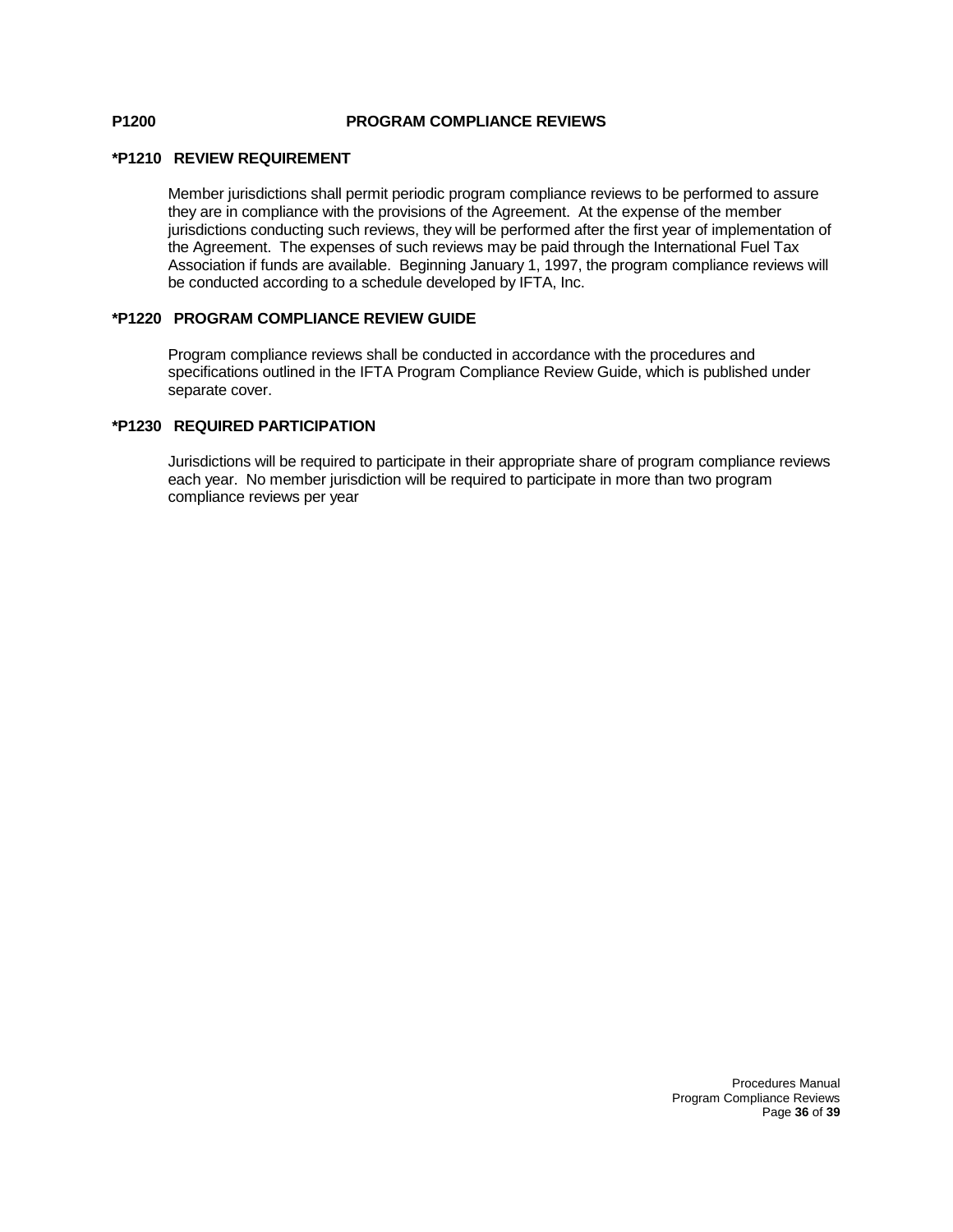- **P1210** IFTA Ballots 4-1995 and 3-1996 amended IFTA Procedures Manual P1210, P1220, and P1230 to
- **P1220** change terminology from "operations" review to "program compliance review" and to make other
- **P1230** changes consistent with a long-range program compliance package ratified by the membership at the 1995 Annual Business Meeting. Ballot 4-1995 was effective January 1, 1996 and Ballot 3-1996 was effective October 10, 1996.
- **P1230** The issue of a jurisdiction's requirement to participate in the performance of program compliance reviews was discussed at the 1991 Annual Business Meeting in Rapid City, South Dakota. As a result, Ballot 10-1992 passed, effective January 1, 1994, to clarify this requirement.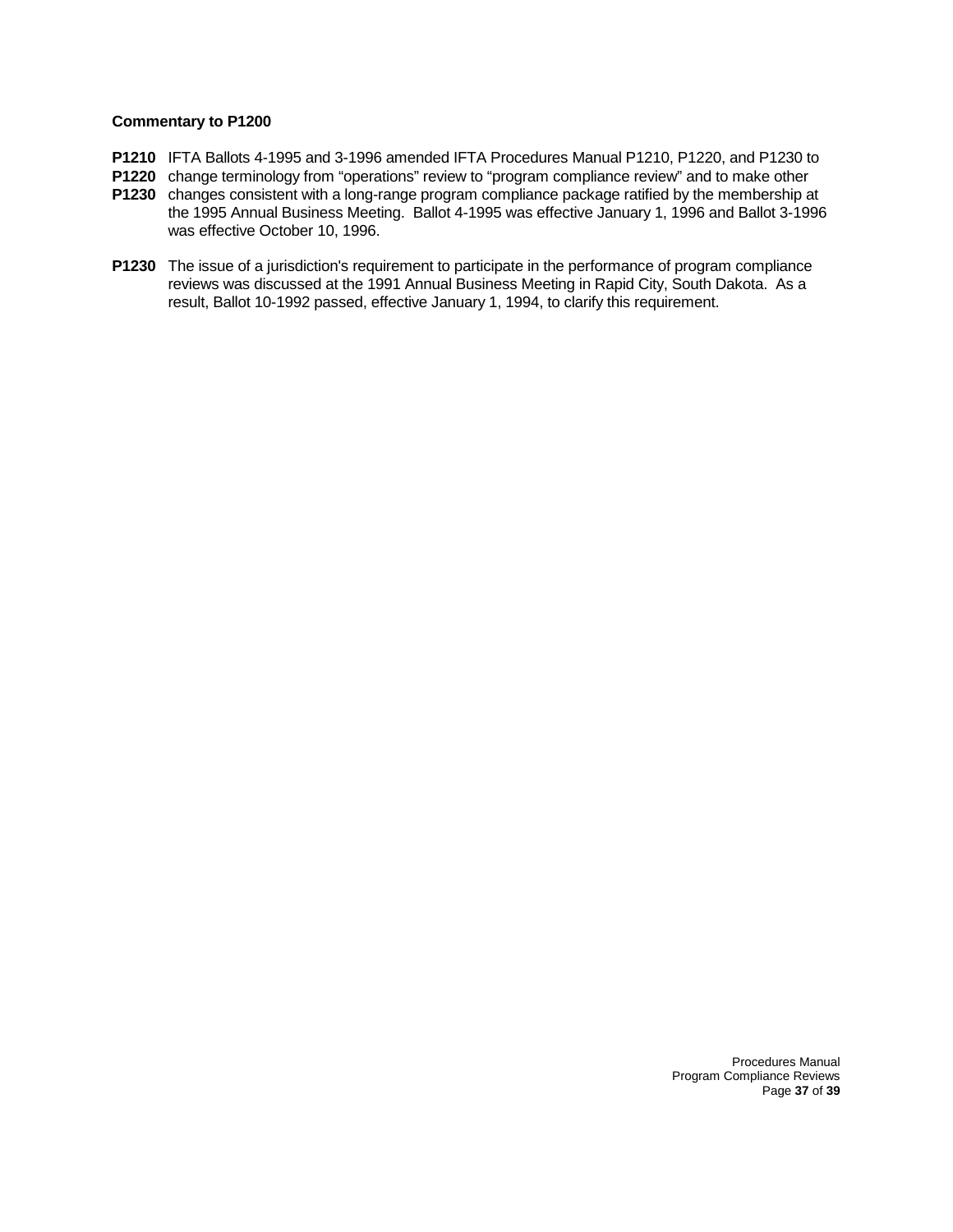### **P1300 UNITS OF MEASUREMENT**

#### **\*P1310 U.S./METRIC MEASUREMENTS**

Units of measurement and currency, whether U.S. or Canadian, shall be accepted in the measurement or currency authorized by the licensee's base jurisdiction.

Jurisdictions may require their licensees to report in either metric or U.S. measurement. Tax rates will be converted using the following factors and will be computed to the nearest one-tenth of a cent:

| One Liter     | $=$ | 0.2642 gallons    |
|---------------|-----|-------------------|
| One Gallon    | $=$ | 3.785 liters      |
| One Mile      | $=$ | 1.6093 kilometers |
| One Kilometer | $=$ | 0.62137 miles     |

#### **\*P1320 MEASURES FOR LIQUIFIED NATURAL GAS**

For reporting tax rates, and audit results and for transmittals between IFTA jurisdictions, liquefied natural gas shall be in diesel energy equivalent measures using the following conversion factors:

- .100 a diesel gallon equivalent in U.S. jurisdictions weighs 6.06 pounds, and
- .200 a diesel liter equivalent in Canadian jurisdictions weighs 0.73 kilograms.

#### Procedures Manual Units of Measurement Page **38** of **39**